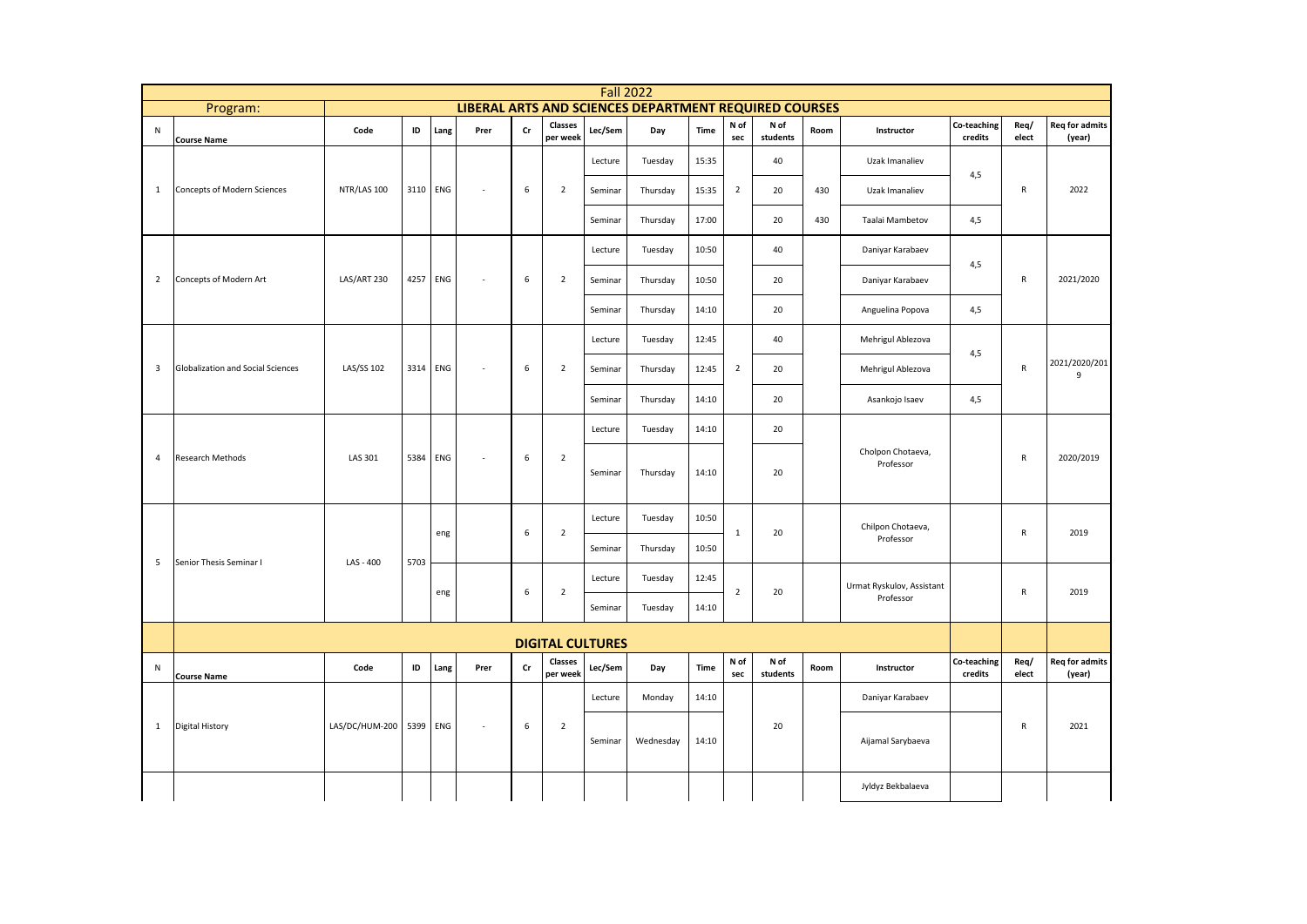| $\overline{2}$ | Intro to digital humanities             | LAS/HUM/COM-<br>101 | 5147 | ENG       | <b>FYS</b>               | $\overline{3}$          | 1                       | Lecture  | Tuesday  | 10:50              |                | 20               |      | Kamilya Kadyrova                       |                        | E             |                                 |
|----------------|-----------------------------------------|---------------------|------|-----------|--------------------------|-------------------------|-------------------------|----------|----------|--------------------|----------------|------------------|------|----------------------------------------|------------------------|---------------|---------------------------------|
| $\overline{3}$ | <b>Digital Archives</b>                 | LAS-211             |      | 5661 5661 |                          | $\mathsf 3$             |                         | Lecture  | Tuesday  | 9:25               |                | 20               |      | Jyldyz Bekbalaeva                      |                        | E             |                                 |
| $\overline{4}$ | <b>Digital Cultures</b>                 | LAS/ ART 205        | 4991 | ENG       |                          | $\overline{\mathbf{3}}$ | $\mathbf{1}$            | Lecture  | Wed      | 17:00              |                | 20               |      | Anguelina Popova                       |                        | $\mathsf{R}$  | 2021                            |
| 5              | Intro to Mass Communication             | JOR-182             | 2936 | ENG       |                          | $\,6\,$                 | $\overline{2}$          | Lecture  | Monday   | 8:00               |                | 20               | 204  | Dinara Akmatbekova,<br>Instructor      |                        | $\mathsf{R}$  | 2022                            |
|                |                                         |                     |      |           |                          |                         |                         | Seminar  | Friday   | 8:00               |                | 20               | 205  | Dinara Akmatbekova,<br>Instructor      |                        | $\mathsf{R}$  | 2022                            |
| 6              | Film Analysis and Criticism             | TCMA/JMC-208        | 4274 | ENG       | FYS I & II               | 6                       | $\overline{2}$          | Seminar  | Tuesday  | $14.10 -$<br>15.25 | $\mathbf{1}$   |                  |      | TBA                                    |                        | $\mathsf{R}$  | 2019                            |
| $\overline{7}$ | Photography and Creativity (section I)  | TCMA/JMC/ ART-      | 4401 | ENG       | $\overline{\phantom{a}}$ | 6                       | $\overline{2}$          | Lecture  | Friday   | $9.25 -$<br>10.40  | $\overline{2}$ |                  | 220  | Zanre Reed, Assistant<br>Professor     |                        | E             |                                 |
|                |                                         | 135                 |      |           |                          |                         |                         | Practice | Friday   | $10.50 -$<br>12.05 |                |                  | 220  |                                        |                        |               |                                 |
| 8              | Photography and Creativity (section II) | TCMA/JMC/ ART-      | 4401 | ENG       | $\sim$                   | $\boldsymbol{6}$        | $\overline{2}$          | Lecture  | Tuesday  | $14.10 -$<br>15.25 | $\overline{2}$ |                  |      | Zhumanazar Koichubekov,<br>Instructor  |                        | E             |                                 |
|                |                                         | 135                 |      |           |                          |                         |                         | Practice | Tuesday  | 15.35-<br>16.50    |                |                  |      |                                        |                        |               |                                 |
|                |                                         |                     |      | eng       |                          | $\,6\,$                 | $\overline{2}$          | Lecture  | Tuesday  | 10:50              | $\mathbf{1}$   | 20               |      | Chilpon Chotaeva,                      |                        | R             | 2019                            |
| 9              | Senior Thesis Seminar I                 | LAS - 400           | 5703 |           |                          |                         |                         | Seminar  | Thursday | 10:50              |                |                  |      | Professor                              |                        |               |                                 |
|                |                                         |                     |      | eng       |                          | $\,6\,$                 | $\overline{2}$          | Lecture  | Tuesday  | 12:45              | $\sqrt{2}$     | 20               |      | Urmat Ryskulov, Assistant              |                        | ${\sf R}$     | 2019                            |
|                |                                         |                     |      |           |                          |                         |                         | Seminar  | Tuesday  | 14:10              |                |                  |      | Professor                              |                        |               |                                 |
|                |                                         |                     |      |           |                          |                         | <b>EUROPEAN STUDIES</b> |          |          |                    |                |                  |      |                                        |                        |               |                                 |
| ${\sf N}$      | <b>Course Name</b>                      | Code                | ID   | Lang      | Prer                     | cr                      | Classes<br>per week     | Lec/Sem  | Day      | Time               | N of<br>sec    | N of<br>students | Room | Instructor                             | Co-teaching<br>credits | Req/<br>elect | <b>Req for admits</b><br>(year) |
|                |                                         |                     |      |           |                          |                         |                         | Lecture  | Tuesday  | 12:45              |                |                  |      |                                        |                        |               |                                 |
| $\mathbf{1}$   |                                         | ES/ART 302.1        |      | 3176 ENG  |                          | 6                       | $\overline{2}$          | Seminar  | Thursday | 12:45              |                | 20               |      | Liubov Jdanova, Associate<br>Professor |                        | R             |                                 |
| $\overline{2}$ | History of European Culture             | <b>FS 203 1</b>     | 3040 |           |                          | $\mathsf{G}$            | $\overline{ }$          | Lecture  | Saturday | 9:25               |                | 20               |      | Cholpon Aitakhunova,                   |                        |               |                                 |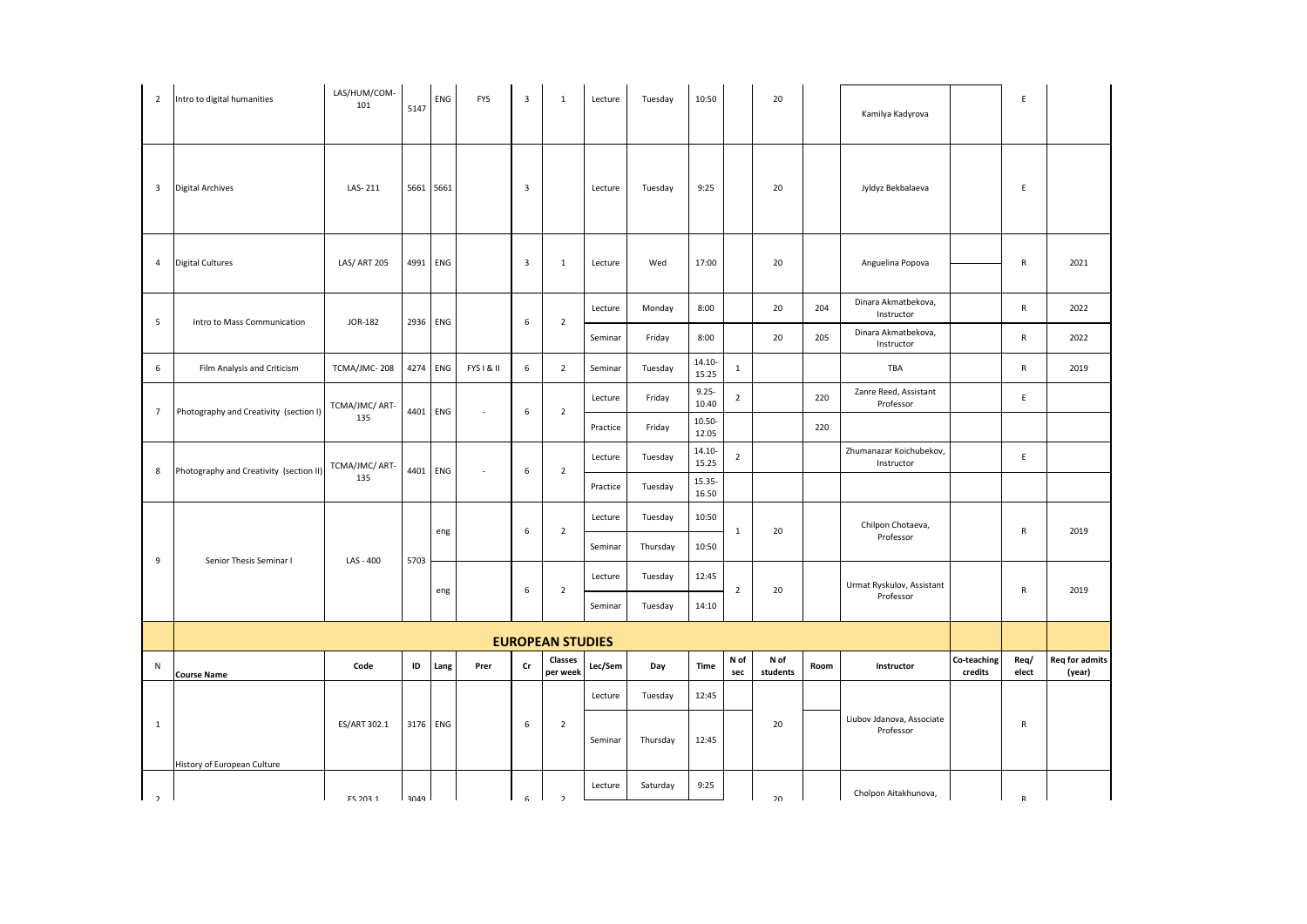|                         | European Integration and External<br>Relations             | LUZUJ.I           | しいやし |          |             |                | Seminar | Saturday  | 10:50 | 4U | Assistant Professor                     | $\alpha$     |  |
|-------------------------|------------------------------------------------------------|-------------------|------|----------|-------------|----------------|---------|-----------|-------|----|-----------------------------------------|--------------|--|
| $\overline{\mathbf{3}}$ |                                                            | ES 301.1          | 3175 |          | 6           | $\overline{2}$ | Lecture | Saturday  | 12:45 | 20 | Cholpon Aitakhunova,                    |              |  |
|                         | Multicultural Societies: Religious and<br>Social Conflicts |                   |      |          |             |                | Seminar | Saturday  | 14:10 | 20 | Assistant Professor                     | $\mathsf{R}$ |  |
| $\overline{4}$          |                                                            | ES 130            | 2903 |          | 6           | $\overline{2}$ | Lecture | Monday    | 9:25  | 15 |                                         |              |  |
|                         | Modern Europe                                              |                   |      |          |             |                | Seminar | Friday    | 9:25  | 15 | Cholpon Aitakhunova                     | $\mathsf{R}$ |  |
|                         |                                                            |                   |      |          | 6           | $\overline{2}$ | Lecture | Monday    | 10:50 | 9  | Kanykei Kasybekova,                     |              |  |
| 5                       | EU Law and Human Rights                                    | <b>ES/Law 207</b> | 4713 |          |             |                | Seminar | Wednesday | 10:50 | 9  | Assistant Professor                     | $\mathsf{R}$ |  |
|                         |                                                            |                   |      |          | 6           | $\overline{2}$ | Lecture | Tuesday   | 12:45 | 15 | Irina Babich, Assistant                 |              |  |
| 6                       | French for Beginners Section 1                             | ES 111            | 3590 | FRN      |             |                | Seminar | Thursday  | 12:45 | 15 | Professor                               | E            |  |
| $\overline{7}$          |                                                            | ES 111            |      | FRN      | 6           | $\overline{2}$ | Lecture | Monday    | 12:45 | 15 | Irina Babich, Assistant                 |              |  |
|                         | French for Beginners Section 2                             |                   | 3590 |          |             |                | Seminar | Friday    | 12:45 | 15 | Professor                               | $\mathsf{R}$ |  |
|                         |                                                            |                   |      |          | 6           | $\overline{2}$ | Lecture | Tuesday   | 14:10 | 15 | Irina Babich, Assistant                 |              |  |
| 8                       | French for Intermediates                                   | ES 219.1          |      | 3592 FRN |             |                | Seminar | Thursday  | 14:10 | 15 | Professor                               | E            |  |
|                         |                                                            |                   |      |          | 6           | $\overline{2}$ | Lecture | Tuesday   | 14:10 | 15 | Diana Arykbaeva, Assistant              |              |  |
| 9                       | German for Intermediates                                   | ES 210.1          | 3587 | GER      |             |                | Seminar | Thursday  | 14:10 | 15 | Professor                               | E            |  |
|                         |                                                            |                   |      |          | $\,$ 6 $\,$ | $\overline{2}$ | Lecture | Tuesday   | 12:45 | 15 |                                         |              |  |
| 10                      | German for Beginners Section 1                             | ES 110            | 3585 | GER      |             |                | Seminar | Thursday  | 12:45 | 15 | Diana Arykbaeva, Assistant<br>Professor | $\mathsf{R}$ |  |
|                         |                                                            |                   |      |          | 6           | $\overline{2}$ | Lecture | Monday    | 12:45 | 15 | Gulshair Derbishalieva,                 |              |  |
| 11                      | German for Beginners Section 2                             | ES 110            | 3585 | GER      |             |                | Seminar | Friday    | 12:45 | 15 | Assistant Professor                     | $\mathsf{R}$ |  |
|                         |                                                            |                   |      |          | 6           | $\overline{2}$ | Lecture | Tuesday   | 14:10 | 15 | Guillermo Bravo, Assistant              |              |  |
| 12                      | Spanish for Intermediates                                  | ES220.1           | 3597 | SPA      |             |                | Seminar | Thursday  | 14:10 | 15 | Professor                               | $\mathsf{R}$ |  |
|                         |                                                            |                   |      | SPA      | 6           | $\overline{2}$ | Lecture | Tuesday   | 12:45 | 15 | Guillermo Bravo, Assistant              |              |  |
| 13                      | Spanish for Beginners Section 1                            | 112               | 3595 |          |             |                | Seminar | Thursday  | 12:45 | 15 | Professor                               |              |  |
|                         |                                                            | <b>FS112</b>      |      | SPA      | 6           | $\overline{2}$ | Lecture | Monday    | 12:45 | 15 | Svetlana Sultanova,                     |              |  |
| 14                      |                                                            |                   | 2505 |          |             |                |         |           |       |    |                                         |              |  |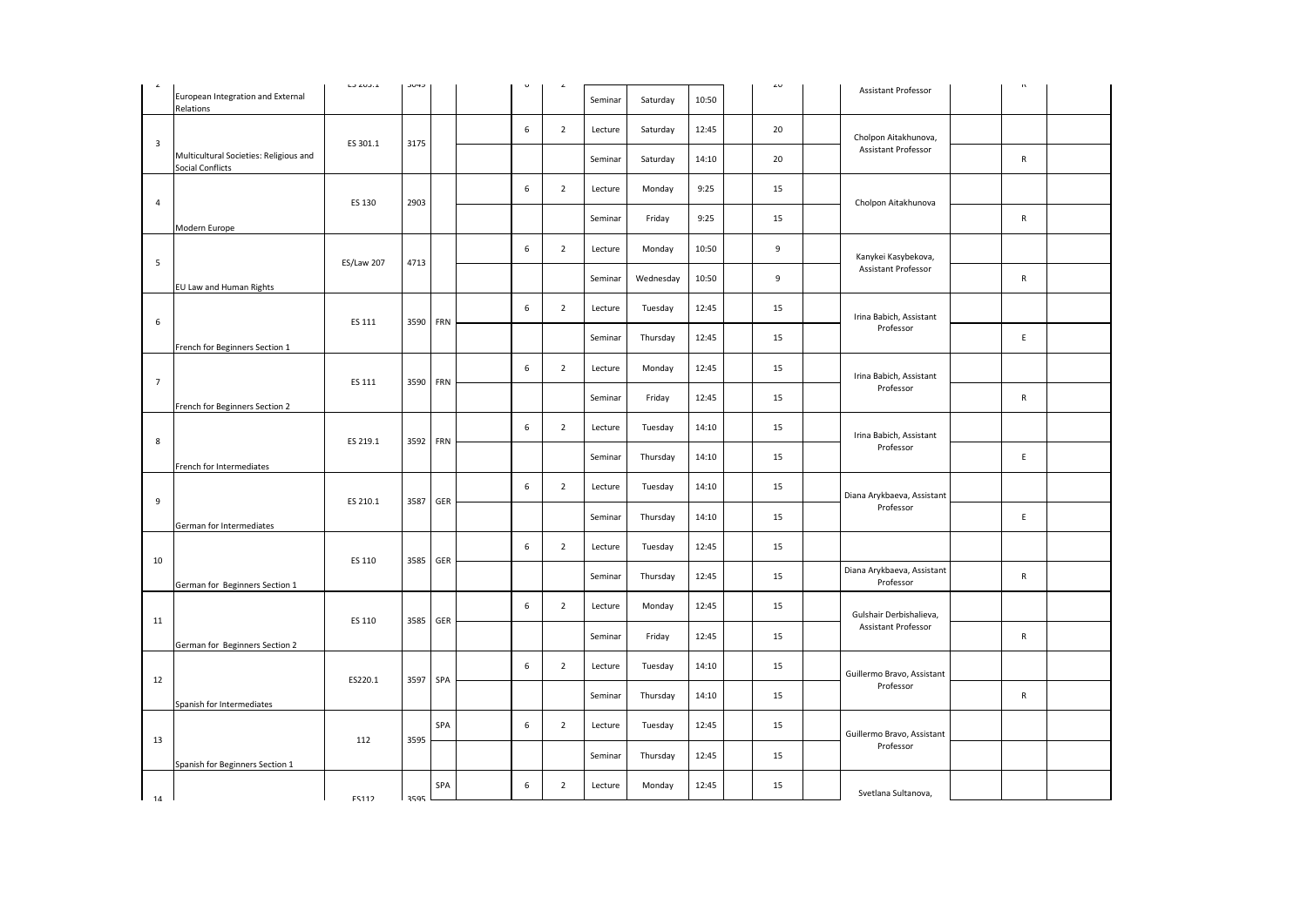| $\star\star$            |                                         | LUILL     | ر ر ر ر |          |                                  |    |                     |         |                                               |       |             |                  |                |                                            |                        |               |                                 |
|-------------------------|-----------------------------------------|-----------|---------|----------|----------------------------------|----|---------------------|---------|-----------------------------------------------|-------|-------------|------------------|----------------|--------------------------------------------|------------------------|---------------|---------------------------------|
|                         | Spanish for Beginners Section 2         |           |         |          |                                  |    |                     | Seminar | Friday                                        | 12:45 |             | 15               |                | <b>Assistant Professor</b>                 |                        | $\mathsf E$   |                                 |
|                         |                                         |           |         |          |                                  | 6  | $\overline{2}$      | Lecture | Tuesday                                       | 10:50 |             | 10               |                | Liubov Jdanova, Associate                  |                        |               |                                 |
| 15                      | European & Asian Values compared<br>FRN | ES 322,2  | 3181    |          |                                  |    |                     | Seminar | Thursday                                      | 10:50 |             | 10               |                | Professor                                  |                        | R             |                                 |
|                         |                                         |           |         |          |                                  | 6  | $\overline{2}$      | Lecture | Tuesday                                       | 10:50 |             | 10               |                | Diana Arykbaeva, Assistant                 |                        |               |                                 |
| 16                      | European & Asian values compared<br>GER | ES 322.3  | 3182    |          |                                  |    |                     | Seminar | Thursday                                      | 10:50 |             | 10               |                | Professor                                  |                        | $\mathsf{R}$  |                                 |
|                         |                                         |           |         |          |                                  | 6  | $\overline{2}$      | Lecture | Tuesday                                       | 10:50 |             | 10               |                | Guillermo Bravo, Assistant                 |                        |               |                                 |
| 17                      | European & Asian Values compared<br>SPA | ES 325,1  | 3305    |          |                                  |    |                     | Seminar | Thursday                                      | 10:50 |             | 10               |                | Professor                                  |                        | ${\sf R}$     |                                 |
|                         |                                         |           |         |          |                                  |    |                     |         | <b>INTERNATIONAL AND COMPARATIVE POLITICS</b> |       |             |                  |                |                                            |                        |               |                                 |
| N                       | <b>Course Name</b>                      | Code      | ID      | Lang     | Prer                             | Cr | Classes<br>per week | Lec/Sem | Day                                           | Time  | N of<br>sec | N of<br>students | Room           | Instructor                                 | Co-teaching<br>credits | Req/<br>elect | <b>Req for admits</b><br>(year) |
| $\mathbf{1}$            |                                         |           |         |          |                                  |    |                     | Lecture | Tuesday                                       | 10:50 |             | 36               |                |                                            |                        | $\mathsf{R}$  | 2022                            |
|                         |                                         | ICP 101.1 | 5667    | Eng      | $\sim$                           | 6  | $\overline{2}$      | Seminar | Thursday                                      | 10:50 |             | 18               |                | Shirin Tumenbaeva,<br>Assistant Professor  |                        |               |                                 |
|                         | Introduction to Political Science       |           |         |          |                                  |    |                     | Seminar | Thursday                                      | 12:45 |             | 18               |                |                                            |                        |               |                                 |
| $\overline{2}$          |                                         |           |         |          |                                  |    |                     | Lecture | Tuesday                                       | 9:25  |             | 30               |                |                                            |                        | ${\sf R}$     | 2021                            |
|                         |                                         | ICP 110.1 |         | 3118 Eng | ICP 101/ ICP<br>131              | 6  | $\overline{2}$      | Seminar | Thursday                                      | 9:25  |             | 15               |                | Gorkem Atsungur, Assistant<br>Professor    |                        |               |                                 |
|                         | Introduction to International Relations |           |         |          |                                  |    |                     | Seminar | Thursday                                      | 10:50 |             | 15               |                |                                            |                        |               |                                 |
| $\overline{\mathbf{3}}$ |                                         |           |         |          |                                  |    |                     | Lecture | Monday                                        | 10:50 |             | 30               |                |                                            |                        | ${\sf R}$     | 2021                            |
|                         |                                         | ICP 280.1 |         | 3115 Eng | ICP 101/ ICP<br>131              | 6  | $\overline{2}$      | Seminar | Wednesday                                     | 10:50 |             | 15               |                | Srdan Uljevic, Assistant<br>Professor      |                        |               |                                 |
|                         | Introduction to Political Theory        |           |         |          |                                  |    |                     | Seminar | Wednesday                                     | 12:45 |             | 15               |                |                                            |                        |               |                                 |
| $\overline{4}$          |                                         |           |         |          |                                  |    |                     | Lecture | Tuesday                                       | 12:45 |             | 30               |                |                                            |                        | $\mathsf{R}$  | 2020                            |
|                         |                                         | ICP 318.2 |         | 3320 Eng | ICP 101/ ICP<br>131/ICP<br>110.1 | 6  | $\overline{2}$      | Seminar | Thursday                                      | 12:45 |             | 15               |                | Chynara Bakyt kyzy,<br>Assistant Professor |                        |               |                                 |
|                         | Foreign Policy Analysis                 |           |         |          |                                  |    |                     | Seminar | Thursday                                      | 14:10 |             | 15               |                |                                            |                        |               |                                 |
| 5                       |                                         |           |         |          |                                  |    |                     | Lecture | Monday                                        | 9:25  |             | 30               | $\overline{2}$ |                                            |                        | ${\sf R}$     | 2020                            |
|                         |                                         | ICP 260.1 |         | 3218 Eng | ICP 101/ ICP<br>131              | 6  | $\overline{2}$      | Seminar | Wednesday                                     | 9:25  |             | 15               |                | Medet Tiulegenov,<br>Assistant Professor   |                        |               |                                 |
|                         | <b>Public Policy Analysis</b>           |           |         |          |                                  |    |                     | Seminar | Wednesday                                     | 10:50 |             | 15               |                |                                            |                        |               |                                 |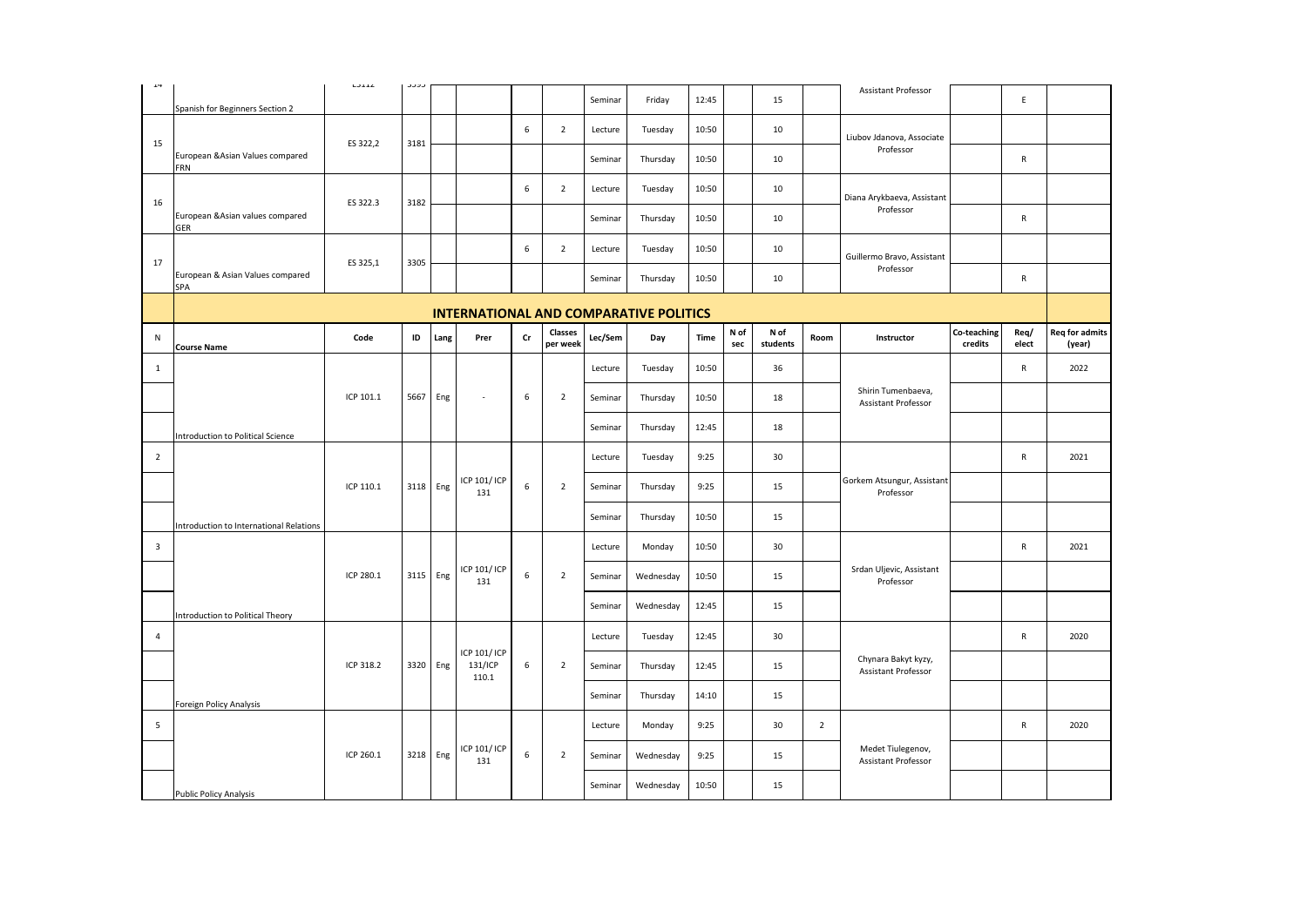| 6                       | nternship I                                                       | ICP 390.1       | 3550     | Eng  |                                            | $\overline{\mathbf{3}}$ |                            | Seminar        | Monday    | 14:10       |             | 18               |             | Medet Tiulegenov,<br><b>Assistant Professor</b> |                        | $\mathsf{R}$  | 2020                            |
|-------------------------|-------------------------------------------------------------------|-----------------|----------|------|--------------------------------------------|-------------------------|----------------------------|----------------|-----------|-------------|-------------|------------------|-------------|-------------------------------------------------|------------------------|---------------|---------------------------------|
| $\overline{7}$          | nternship II                                                      | ICP 391.1       | 3559     | Eng  | ICP 390.1                                  | $\overline{\mathbf{3}}$ |                            | Seminar        | Monday    | 15:35       |             | 18               |             | Medet Tiulegenov,<br><b>Assistant Professor</b> |                        | ${\sf R}$     | 2020                            |
|                         |                                                                   |                 |          |      |                                            |                         |                            | Lecture        | Tuesday   | 15:35       |             | 18               |             |                                                 |                        | $\mathsf{R}$  | 2019                            |
| 8                       | Senior Thesis I                                                   | <b>ICP 404</b>  | 3716     | Eng  | ICP 101/ ICP<br>131                        | 6                       | $\overline{2}$             | Seminar        | Thursday  | 14:10       |             | 18               |             | Bermet Tursunkulova,<br>Associate Professor     |                        |               |                                 |
|                         |                                                                   | ICP/Law/H R 396 | 4237     | Eng  | ICP101/<br>ICP131/                         | 6                       | $\overline{2}$             | Lecture        | Monday    | 18:00       |             | 18               |             | Gorkem Atsungur, Assistant<br>Professor         |                        | E             |                                 |
| 9                       | Democracy in Dark Time<br>OSUN course, online                     |                 |          |      | Law110/                                    |                         |                            | Seminar        | Wednesday | 18:00       |             |                  |             | Saniia Toktogazieva,<br>Associate Professor     |                        |               |                                 |
|                         |                                                                   |                 |          | Eng  | ICP 101/ ICP<br>131                        | 6                       | $\overline{2}$             | Lecture        | Tuesday   | 14:10       |             | 18               |             | Shirin Tumenbaeva,                              |                        | E.            |                                 |
| 10                      | <b>Electoral Politics</b>                                         | ICP-335         | 3715     |      |                                            |                         |                            | Seminar        | Thursday  | 14:10       |             |                  |             | Assistant Professor                             |                        |               |                                 |
|                         |                                                                   |                 |          |      | <b>ICP 101/ICP</b>                         |                         |                            | Lecture        | Monday    | 12:45       |             | 18               |             | Srdan Uljevic, Assistant                        |                        | E             |                                 |
| 11                      | Political Geography and Geopolitics                               | ICP 211.1       | 3330     | Eng  | 110.1                                      | 6                       | $\overline{2}$             | Seminar        | Friday    | 12:45       |             |                  |             | Professor                                       |                        |               |                                 |
| 12                      |                                                                   | ICP/SOC 303     | 3918     | Eng  | <b>ICP 101/SOC</b><br>104.1/PSY<br>125/SOC | 6                       | $\overline{2}$             | Lecture        | Tuesday   | 10:50       |             | 20               |             | Bermet Tursunkulova,<br>Associate Professor     |                        | E             |                                 |
|                         | Global Citizenship                                                |                 |          |      | 108/PSY<br>105.1                           |                         |                            | Seminar        | Thursday  | 10:50       |             |                  |             | Galina Gorborukova,<br>Associate Professor      |                        |               |                                 |
| 13                      |                                                                   |                 |          |      |                                            |                         |                            | Lecture        | Tuesday   | 10:50       |             | 18               | $\mathsf 0$ |                                                 |                        | $\mathsf E$   |                                 |
|                         | Political Behavior and Identities                                 | ICP-430         | 5668 Eng |      | ICP 101/<br>FYSI/<br>FYS II                | 6                       | $\overline{2}$             | Seminar        | Thursday  | 10:50       |             |                  |             | Chynara Bakyt, Assistant<br>Professor           |                        |               |                                 |
| 15                      |                                                                   |                 |          |      |                                            |                         |                            | Lecture        | Monday    | 14:10       |             | 18               | $\mathbf 0$ |                                                 |                        | E             |                                 |
|                         | Politics of the Middle East                                       | ICP-324.1       | 3537 Eng |      |                                            | 6                       | $\overline{2}$             | Lecture Friday |           | 14:10       |             |                  |             | Payam Foroughi, Assistant<br>Professor          |                        |               |                                 |
|                         |                                                                   |                 |          |      | <b>LITERATURE AND HISTORY</b>              |                         |                            |                |           |             |             |                  |             |                                                 |                        |               |                                 |
| N                       | <b>Course Name</b>                                                | Code            | ID       | Lang | Prer                                       | Cr                      | <b>Classes</b><br>per week | Lec/Sem        | Day       | <b>Time</b> | N of<br>sec | N of<br>students | Room        | Instructor                                      | Co-teaching<br>credits | Req/<br>elect | <b>Req for admits</b><br>(year) |
|                         |                                                                   | SYS/<br>HUM/    |          |      | <b>FYS</b>                                 |                         |                            | Seminar        | Monday    | 10:50       |             |                  |             | Christopher Baker,                              |                        |               |                                 |
| $\mathbf{1}$            | The Apocalyptic Imagination in<br>Literature, Television and Film | ART<br>260      | 4284     | ENG  | 211                                        | 6                       | $\overline{2}$             | Seminar        | Wednesday | 10:50       |             | 15               |             | Associate Professor                             |                        | R             | 2021                            |
| $\overline{2}$          |                                                                   | SYS/<br>HUM/    | 4810     | ENG  | <b>FYS</b>                                 | 6                       | $\overline{2}$             | Seminar        | Tuesday   | 10:50       |             | 15               |             | Maryna Batsman,                                 |                        | R             | 2021                            |
|                         | Literature and Art from the Soviet<br>Union                       | SS<br>207       |          |      | 211                                        |                         |                            | Seminar        | Thursday  | 10:50       |             |                  |             | <b>Assistant Professor</b>                      |                        |               |                                 |
| $\overline{\mathbf{3}}$ |                                                                   | SYS/<br>HUM/    | 5525     | ENG  | <b>FYS</b>                                 | $\boldsymbol{6}$        | $\overline{2}$             | Seminar        | Tuesday   | 18:00       |             | 15               | $\sim$      | Christopher Fort,                               |                        | R             | 2021                            |
|                         | Time, Space, and Sex: 20th-Century<br>Central Asian Modernisms    | ART<br>243      |          |      | 211                                        |                         |                            | Seminar        | Thursday  | 18:00       |             |                  |             | Assistant Professor                             |                        |               |                                 |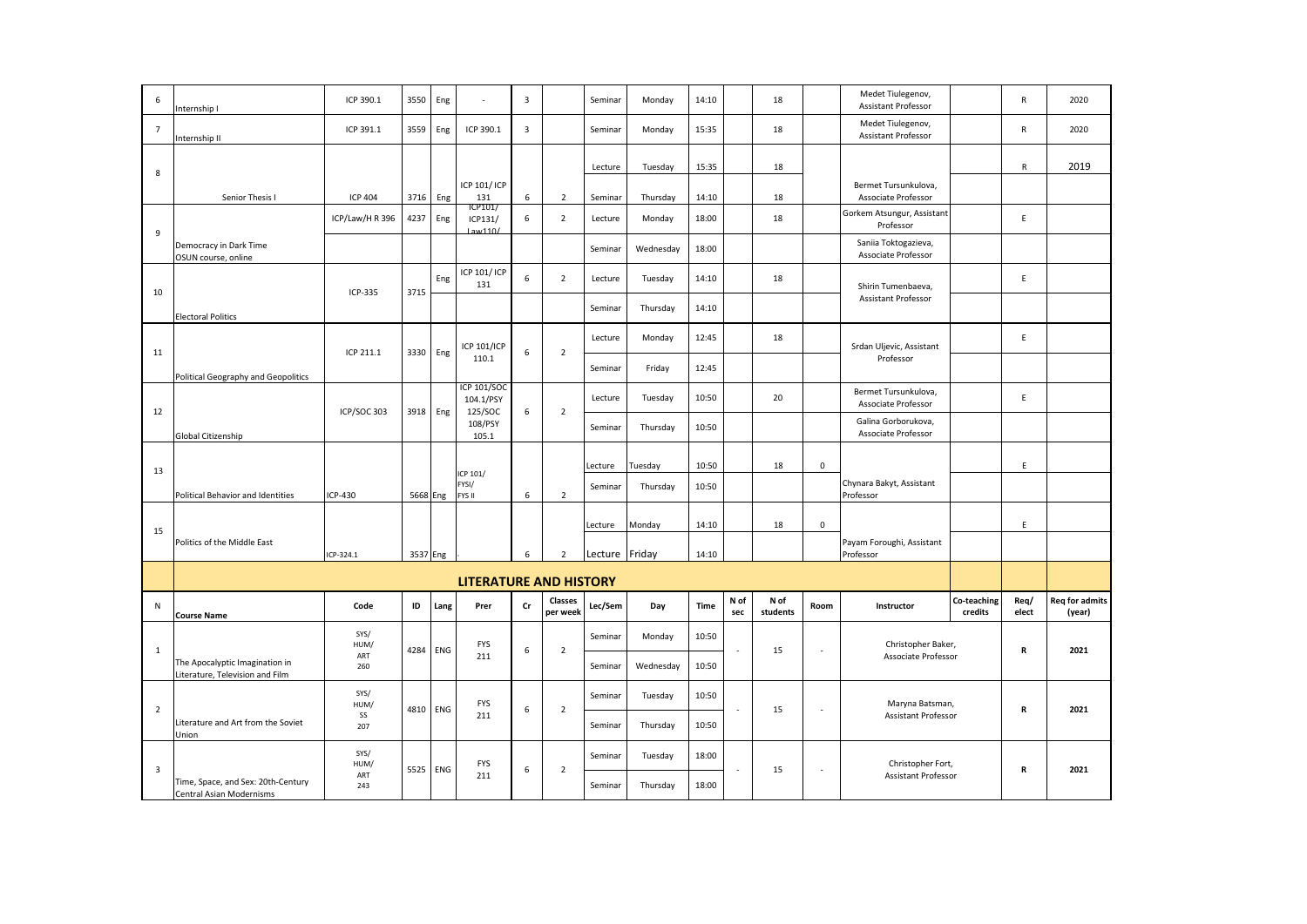| 4              |                                                  | SYS/<br>HUM/<br>SS | 5657 | ENG      | <b>FYS</b> | 6  | $\overline{2}$      | Seminar | Monday    | 9:25  |                | 15               | $\sim$                   | Chynarkul Ryskulova, Professor      | R             | 2021                     |
|----------------|--------------------------------------------------|--------------------|------|----------|------------|----|---------------------|---------|-----------|-------|----------------|------------------|--------------------------|-------------------------------------|---------------|--------------------------|
|                | Intercultural Communication                      | 250                |      |          | 211        |    |                     | Seminar | Wednesday | 9:25  |                |                  |                          |                                     |               |                          |
| 5              |                                                  | SYS/<br>HUM/       | 4814 | ENG      | <b>FYS</b> |    | $\overline{2}$      | Seminar | Monday    | 10:50 |                |                  |                          | Ekaterina Galimova,                 |               | 2021                     |
|                | Challenges of<br>the 21st Century                | SS<br>253          |      |          | 211        | 6  |                     | Seminar | Wednesday | 10:50 |                | 15               | $\overline{\phantom{a}}$ | Associate Professor                 | R             |                          |
|                |                                                  | SYS/<br>HUM/       |      |          | <b>FYS</b> |    |                     | Seminar | Monday    | 10:50 |                |                  |                          | Mary Bernadette Conde,              |               |                          |
| 6              | From History to Hollywood:<br>Topics<br>in Films | SS<br>204          | 5137 | ENG      | 211        | 6  | $\overline{2}$      | Seminar | Wednesday | 10:50 |                | 15               | $\sim$                   | <b>Assistant Professor</b>          | R             | 2021                     |
|                |                                                  | SYS/<br>HUM/       |      |          | <b>FYS</b> |    |                     | Seminar | Monday    | 12:45 |                |                  |                          | Aijamal Sarybaeva,                  |               |                          |
| $\overline{7}$ | Women's History                                  | SS<br>242          | 5524 | ENG      | 211        | 6  | $\overline{2}$      | Seminar | Wednesday | 12:45 |                | 15               | $\overline{\phantom{a}}$ | <b>Assistant Professor</b>          | R             | 2021                     |
|                |                                                  | SYS/<br>HUM/       |      |          | <b>FYS</b> |    |                     | Seminar | Tuesday   | 10:50 |                |                  |                          | Anton Markoc,                       |               |                          |
| 8              | Fascism and the Human Condition                  | SS<br>209          |      | ENG      | 211        | 6  | $\overline{2}$      | Seminar | Thursday  | 10:50 |                | 15               | $\overline{\phantom{a}}$ | Associate Professor                 | R             | 2021                     |
| 9              |                                                  | SYS/<br>HUM/       |      | 4518 ENG | <b>FYS</b> | 6  |                     | Seminar | Tuesday   | 10:50 |                |                  |                          | Charles Carlson,                    |               | 2021                     |
|                | The Essence of Language                          | SS<br>271          |      |          | 211        |    | $\overline{2}$      | Seminar | Thursday  | 10:50 |                | 15               | $\sim$                   | Professor                           | R             |                          |
|                |                                                  | SYS/<br>HUM/       |      | 5472 ENG | <b>FYS</b> |    |                     | Seminar | Tuesday   | 12:45 |                |                  | ÷                        | James Hart,                         |               |                          |
| 10             | Pre-Islamic Religions of<br>Central Asia         | SS<br>276          |      |          | 211        | 6  | $\overline{2}$      | Seminar | Thursday  | 12:45 |                | 15               |                          | <b>Assistant Professor</b>          | R             | 2021                     |
| 11             |                                                  | SYS/<br>HUM/       | 4556 | ENG      | <b>FYS</b> | 6  | $\overline{2}$      | Seminar | Monday    | 15:35 |                | 15               | $\sim$                   | Marie Hakenberg,                    | R             | 2021                     |
|                | Muslim Civilization: A History of<br>Ambiguity   | SS<br>259          |      |          | 211        |    |                     | Seminar | Wednesday | 15:35 |                |                  |                          | <b>Assistant Professor</b>          |               |                          |
| 12             |                                                  | SYS/<br>HUM/       | 4518 | ENG      | <b>FYS</b> | 6  | $\overline{2}$      | Seminar | Tuesday   | 10:50 | $\sim$         | 15               | ×.                       | Charles Carlson,                    | R             | 2021                     |
|                | The Essence of Language                          | SS<br>271          |      |          | 211        |    |                     | Seminar | Thursday  | 10:50 |                |                  |                          | Professor                           |               |                          |
|                |                                                  |                    |      | eng      |            | 6  | $\overline{2}$      | Lecture | Tuesday   | 10:50 | $\mathbf{1}$   | 18               |                          | Chilpon Chotaeva, Professor         | $\mathsf{R}$  | 2019                     |
| 13             | Senior Thesis Seminar I                          | LAS - 400          | 5703 |          |            |    |                     | Seminar | Thursday  | 10:50 |                |                  |                          |                                     |               |                          |
|                |                                                  |                    |      | eng      |            | 6  | $\overline{2}$      | Lecture | Tuesday   | 12:45 | $\overline{2}$ | 18               |                          | Urmat Ryskulov, Assistant Professor | $\mathsf{R}$  | 2019                     |
|                |                                                  |                    |      |          |            |    |                     | Seminar | Tuesday   | 14:10 |                |                  |                          |                                     |               |                          |
|                |                                                  |                    |      |          |            |    | <b>HUMAN RIGHTS</b> |         |           |       |                |                  |                          |                                     |               |                          |
| ${\sf N}$      |                                                  | Code               | ID   | Lang     | Prer       | Cr | Classes<br>per week | Lec/Sem | Day       | Time  | N of<br>sec    | N of<br>students | Room                     | Instructor                          | Req/<br>elect | Req for admits<br>(year) |
|                | Course Name                                      |                    |      |          |            |    |                     |         |           |       |                |                  |                          |                                     |               |                          |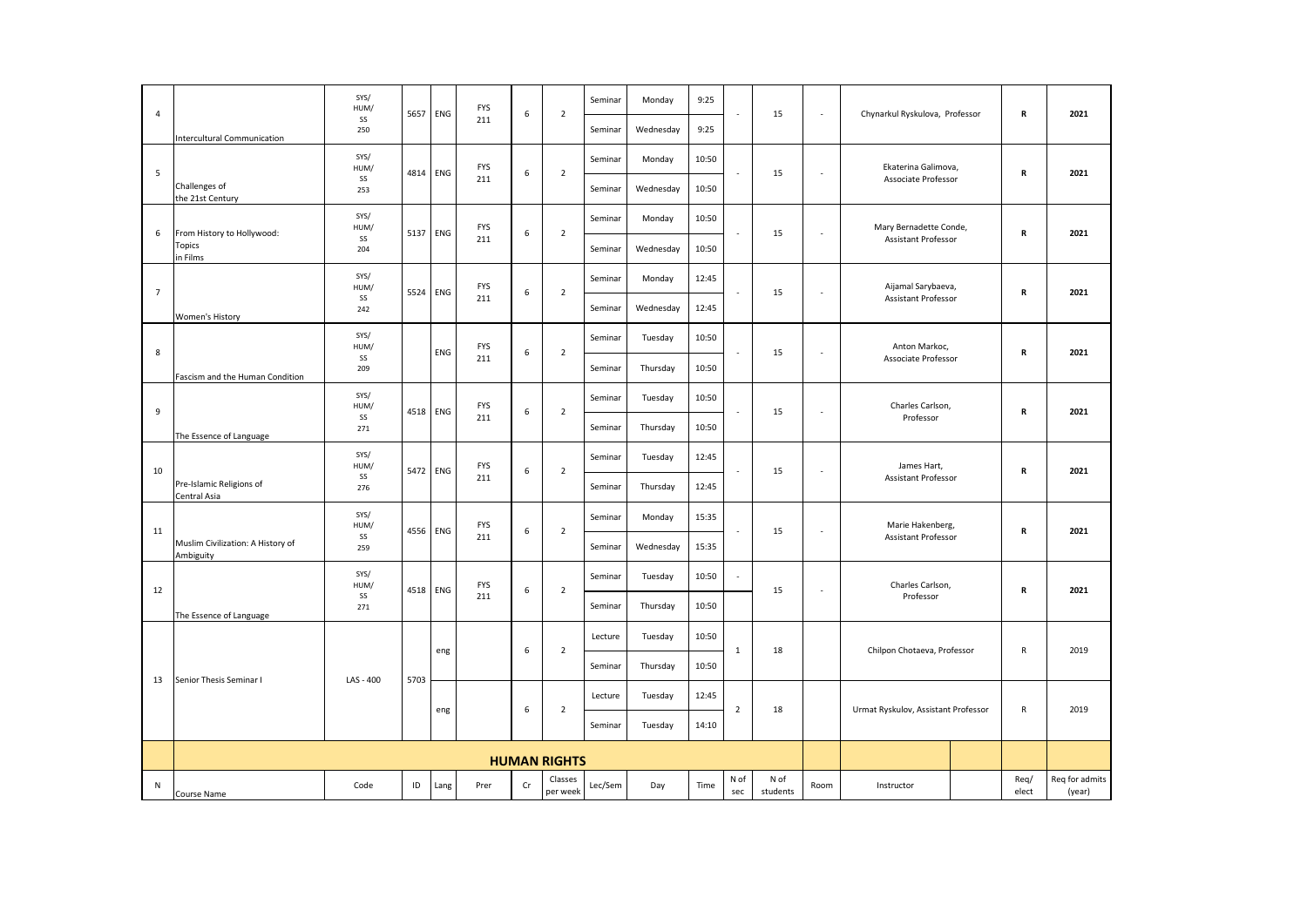| $\mathbf{1}$    | Intro to Human Rights                          | HR 100.1                  | 3358 | eng        |                                     | 6                       | $\overline{2}$ | Lecture | Tuesday             | 9:25                     | 12 | $\overline{2}$ | Chyngyz Batyrbekov,<br>Instructor                | R            | 2022/2021          |
|-----------------|------------------------------------------------|---------------------------|------|------------|-------------------------------------|-------------------------|----------------|---------|---------------------|--------------------------|----|----------------|--------------------------------------------------|--------------|--------------------|
|                 |                                                |                           |      |            |                                     |                         |                | Seminar | Thursday            | 9:25                     | 12 |                |                                                  |              |                    |
| $\overline{2}$  |                                                | Law 323.1                 | 3360 | ENG        | Law<br>102.1/114/11<br>0/243/248    | 6                       | $\overline{2}$ | Lecture | Monday              | 14:10                    | 11 | $\overline{2}$ | Saniia Toktogazieva,<br>Associate Professor      | ${\sf R}$    | 2020               |
|                 | International Human Rights Law                 |                           |      |            |                                     |                         |                | Seminar | Wednesday           | 14:10                    | 11 |                |                                                  |              |                    |
|                 |                                                |                           |      |            |                                     |                         |                |         |                     |                          | 6  |                | TBD                                              |              |                    |
| 3               | Internship                                     | HR<br>300                 | 3961 | ENG        |                                     | 6                       |                |         | Individual Schedule |                          |    |                |                                                  | R            | 2019               |
|                 |                                                |                           |      |            |                                     |                         |                |         |                     |                          |    |                |                                                  |              |                    |
| 4               | Thesis Research Seminar I                      | HR/<br>Law                | 3398 | ENG        | Law 427                             | 6                       | $\overline{2}$ | lecture | Wednesday           | 9:25                     | 30 | $\mathbf{1}$   | Elida Nogoibaeva, Associate<br>Professor         | $\mathsf{R}$ | 2019               |
|                 |                                                | 426.1                     |      |            |                                     |                         |                | Seminar | Wednesday           | 10:50                    | 15 |                | Begaiym Esenkulova,<br>Associate Professor       |              |                    |
| 5               | International Humanitarian Law                 | Law 258.1                 | 3359 | ENG        | Law<br>102.1/114/11                 | 6                       | $\overline{2}$ | Lecture | Tuesday             | 15:35                    | 18 | $\overline{2}$ | Hannepes Taychayev,                              | E            | 2021/2020/201      |
|                 |                                                |                           |      |            | 0/248/243/H<br>R 100.1              |                         |                | Seminar | Thursday            | 15,35                    |    |                | Instructor                                       |              | 9                  |
| 6               | Civil Society Organizations Law                | Law/BA 262.2              | 4898 | ENG        | Law<br>110/248/238                  | $\overline{\mathbf{3}}$ | 1              | Seminar | Wednesday           | 15:35                    | 18 | $\overline{2}$ | Viktoriya Shutii, Instructor                     | E            | 2021/2020/201<br>9 |
| $\overline{7}$  | Corruption, Development and Good<br>Governance | Law 372                   | 4327 | ENG        | 247/114,247,<br>110/271             | $\overline{\mathbf{3}}$ | 1              | Seminar | Monday              | 15:35                    | 18 | $\overline{2}$ | Dinara Asanbaeva,<br>Assistant Professor         | E            | 2021/2020/201<br>9 |
| 8               | Family Law                                     | Law 377                   | 4507 | ENG        | 110/114/<br>102.1                   | $\mathbf{3}$            | 1              | Seminar | Saturday            | 10:50                    | 18 | $\overline{2}$ | Minai Bekniyazova,<br><b>Assistant Professor</b> | $\mathsf E$  | 2021/2020/201<br>9 |
| 9               | nvestment Law and Sustainable                  | Law/LAS-HR 365.2 5670 ENG |      |            | Law 206.1,                          | 6                       | $\overline{2}$ | Lecture | Friday              | 15:35                    | 14 | $\mathbf 2$    | Begaiym Esenkulova,                              | $\mathsf E$  | 2021/2020/201      |
|                 | Development                                    |                           |      |            | 238/110/248                         |                         |                | Seminar | Friday              | 17:00                    | 14 |                | Associate Professor                              |              | 9                  |
| 10              | European Union Law and Human                   | <b>ES/Law 207</b>         | 4713 | <b>ENG</b> |                                     | 6                       | $\overline{2}$ | Lecture | Monday              | 10:50                    | 18 | $\overline{2}$ | Kanykei Kasybekova,                              | E            |                    |
|                 | Rights                                         |                           |      |            |                                     |                         |                | Seminar | Wednesday           | 10:50                    | 18 |                | Assistant Professor                              |              |                    |
| 11              | Democracy in Dark Times                        | ICP/Law/HR 396            |      | 4237 ENG   | ICP131/<br>Law110/                  | 6                       | $\overline{2}$ | Lecture | Monday              | 18:00                    | 11 | $\overline{2}$ | Saniia Toktogazieva,<br>Associate Professor      | E            | 2021/2020/201      |
|                 |                                                |                           |      |            | Law114/HR<br>100.1                  |                         |                | Seminar | Wednesday           | 18:00                    | 11 |                | Gorkem Atsungur,<br>Associate Professor          |              | 9                  |
|                 |                                                |                           |      |            |                                     |                         |                |         |                     |                          |    |                | Elida Nogoibaeva, Associate<br>Professor         |              |                    |
| 12              | Why do women kill?                             | <b>IBL 227</b>            | 5378 |            | Law<br>ENG 110/114/271<br>/HR 100.1 | 3                       | $\mathbf{1}$   | Seminar | Thursday            | 15:35                    | 18 | $\overline{2}$ | Kamila Mateeva, Associate<br>Professor           | $\mathsf E$  | 2021/2020/201<br>9 |
|                 |                                                |                           |      |            |                                     |                         |                |         |                     |                          |    |                | Jannat Kovalchuk, Assistant<br>Professor         |              |                    |
| $\mathbf{I}$ 13 | Human Rights and Health                        | IRI /I AS-HR 233          |      | <b>FNG</b> |                                     | $\overline{z}$          | $\overline{2}$ | lecture | Friday              | Octobei<br>7 to<br>Joven | 11 | $\overline{2}$ | Venera Urbaeva, Assistant                        | $\mathsf{F}$ | 2021/2020/201      |
|                 |                                                |                           |      |            |                                     |                         |                |         |                     |                          |    |                |                                                  |              |                    |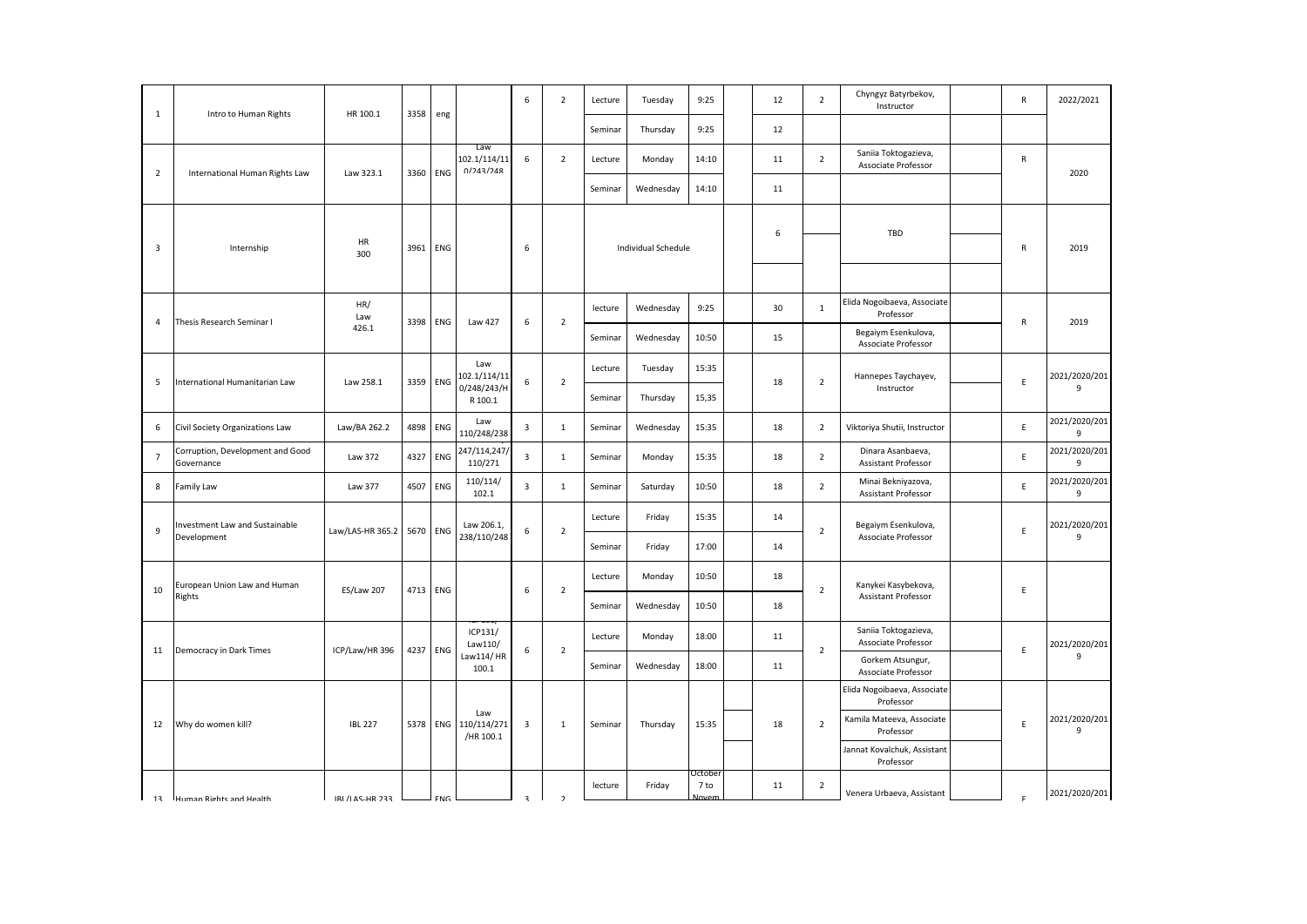| ن د                     | numan nigno anu ncaith                 | ככם חוורכתיו ניטו |      |            |                               |    | $\epsilon$                |         |           |       |             |                  |                |                                        |                        | $\mathbf{L}$  |                                 |
|-------------------------|----------------------------------------|-------------------|------|------------|-------------------------------|----|---------------------------|---------|-----------|-------|-------------|------------------|----------------|----------------------------------------|------------------------|---------------|---------------------------------|
|                         |                                        |                   |      |            |                               |    |                           | seminar | friday    | 15:35 |             | 11               |                | Professor                              |                        |               | 9                               |
| 14                      | <b>International Migration Law</b>     | <b>IBL 230</b>    |      | ENG        |                               | 6  | $\overline{2}$            | lecture | Wednesday | 8:00  |             | 11               | $\overline{2}$ | Salavat Baktybek kyzy,                 |                        | $\mathsf E$   | 2021/2020/201                   |
|                         |                                        |                   |      |            |                               |    |                           |         | Friday    | 8:00  |             | 11               |                | Instructor                             |                        |               | 9                               |
|                         |                                        |                   |      |            | Law                           |    |                           | Lecture | Tuesday   | 12:45 |             | 18               | $\mathbf{1}$   | Kamila Mateeva, Associate<br>Professor |                        |               | 2021/2020/201                   |
| 15                      | International Public Law I             | Law 247           | 3088 |            | ENG 110/243/HR<br>100.1       | 6  | $\overline{2}$            | Seminar | Thursday  | 12:45 |             | 18               |                | Hannepes Taychayev,<br>Instructor      |                        | E             | 9                               |
|                         | Multicultural Societies: Religious and |                   |      |            |                               |    | $\overline{2}$            | Lecture | Saturday  | 12:45 |             | 20               |                | Cholpon Aitakhunova,                   |                        |               | 2021/2020/201                   |
| 16                      | Social Conflicts                       | ES 301.1          | 3175 |            |                               | 6  |                           | Seminar | Saturday  | 14:10 |             | 20               |                | Assistant Professor                    |                        | E             | 9                               |
|                         |                                        |                   |      |            |                               |    | <b>MASS COMMUNICATION</b> |         |           |       |             |                  |                |                                        |                        |               |                                 |
| N                       | <b>Course Name</b>                     | Code              | ID   | Lang       | Prer                          | Cr | Classes<br>per week       | Lec/Sem | Day       | Time  | N of<br>sec | N of<br>students | Room           | Instructor                             | Co-teaching<br>credits | Req/<br>elect | <b>Req for admits</b><br>(year) |
| 1                       | Intro to Mass Communication            | JOR-182           | 2936 | ENG        |                               | 6  | $\overline{2}$            | Lecture | Monday    | 8:00  |             | 20               | 204            | Dinara Akmatbekova,                    |                        | $\mathsf{R}$  | 2022                            |
|                         |                                        |                   |      |            |                               |    |                           | Seminar | Friday    | 8:00  |             | 20               | 205            | Instructor                             |                        | $\mathsf{R}$  | 2022                            |
| $\overline{2}$          |                                        | MC 235.1          | 3076 | ENG        | JOR-182, FYS-<br>100, FYS-101 | 6  |                           | Lecture | Wednesday | 18:25 |             | 20               |                | Rustam Khalimov,                       |                        | $\mathsf{R}$  | 2021                            |
|                         | Newswriting skills                     |                   |      |            |                               |    |                           | Seminar | Friday    | 18:25 |             | 20               |                | Instructor                             |                        | $\mathsf{R}$  | 2021                            |
| $\overline{\mathbf{3}}$ | Communication theory and practice      | JMC-253           | 4824 | ENG        | JOR-182                       | 6  |                           | Lecture | Tuesday   | 8:00  |             | 20               |                | Jyldyz Kuvatova, Associate             |                        | $\mathsf{R}$  | 2021                            |
|                         |                                        |                   |      |            |                               |    |                           | Seminar | Thursday  | 8:00  |             | 20               |                | Professor                              |                        | $\mathsf{R}$  | 2021                            |
| $\overline{4}$          | Multimedia skills I                    | JOR-201           | 3340 | ENG        | JOR-182                       | 6  |                           | Lecture | Tuesday   | 10:50 |             | 20               |                |                                        |                        | ${\sf R}$     | 2020                            |
|                         |                                        |                   |      |            |                               |    |                           | Seminar | Friday    | 9:25  |             | 20               |                | Aliya Suranova, Instructor             |                        | $\mathsf{R}$  | 2020                            |
| 5                       |                                        | MC-237.1          | 3341 | ENG        |                               | 6  |                           | Lecture | Wednesday | 10:50 |             | 20               |                | Nargiza Ryskulova,                     |                        | $\mathsf{R}$  | 2020                            |
|                         | <b>Advanced Reporting</b>              |                   |      |            |                               |    |                           | Seminar | Friday    | 10:50 |             | 20               |                | Instructor                             |                        | ${\sf R}$     | 2020                            |
| 6                       |                                        | JMC 495.1         | 3656 | ENG        | MC 321                        | 6  |                           | Lecture | Tuesday   | 14:10 |             | 20               |                | Aizhana Dzhumalieva,                   |                        | $\mathsf{R}$  | 2019                            |
|                         | Senior Thesis Seminar I                |                   |      |            |                               |    |                           | Seminar | Thursday  | 14:10 |             | 20               |                | Assistant Professor                    |                        | $\mathsf{R}$  | 2019                            |
| $\overline{7}$          |                                        | JMC-494.1         | 3830 | ENG        |                               | 6  |                           | Lecture | Friday    | 15:35 |             | 20               |                | Aziza Raimberdieva,                    |                        | ${\sf R}$     | 2019                            |
|                         | Senior Project I                       |                   |      |            |                               |    |                           | Seminar | Friday    | 17:00 |             | 20               |                | Instructor                             |                        | $\mathsf{R}$  | 2019                            |
| 8                       | Granhic Decion I                       | JMC/COM 301       | 3763 | <b>RUS</b> | FYS-211, FYS-<br>216          | 6  |                           | Lecture | Wednesday | 15:35 |             | 20               |                | Aleksey Lysogorov,                     |                        | E             |                                 |
|                         |                                        |                   |      |            |                               |    |                           |         |           |       |             |                  |                |                                        |                        |               |                                 |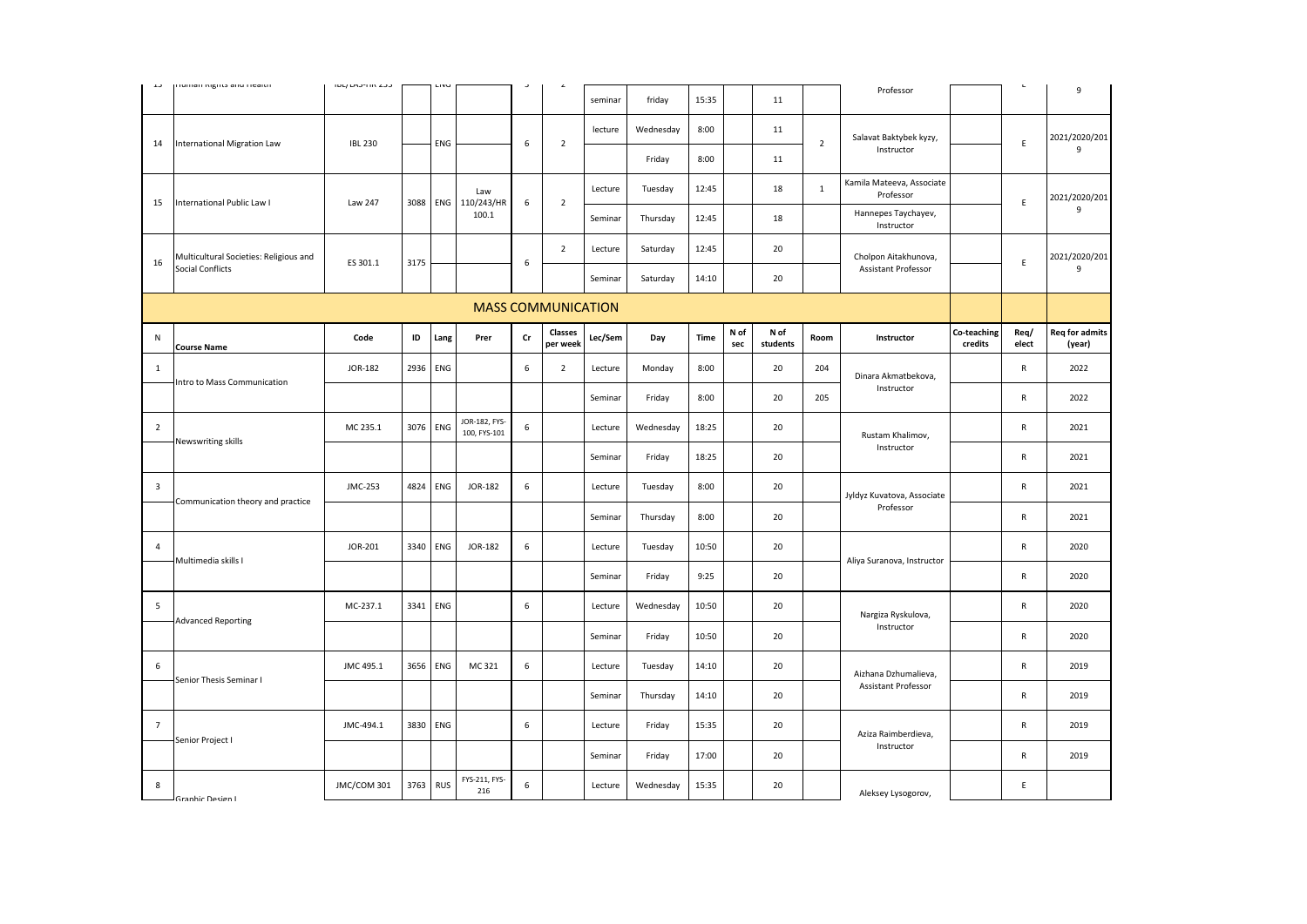|                         | uraprino prosigir i                                 |                |      |            |                |    |                     |          |                                                             |       |                |                  |      |                                              |                        |               |                                 |
|-------------------------|-----------------------------------------------------|----------------|------|------------|----------------|----|---------------------|----------|-------------------------------------------------------------|-------|----------------|------------------|------|----------------------------------------------|------------------------|---------------|---------------------------------|
|                         |                                                     |                |      |            |                |    |                     | Seminar  | Friday                                                      | 15:35 |                | 20               |      | Instructor                                   |                        | E             |                                 |
| 9                       | 3D Design and Animation                             | JMC/COM 238    | 4047 | <b>RUS</b> |                |    |                     | Lecture  | Monday                                                      | 15:35 |                | 20               |      | Dmitryi Bondarev,                            |                        | E             |                                 |
|                         |                                                     |                |      |            |                |    |                     | Seminar  | Monday                                                      | 16:50 |                | 20               |      | Instructor                                   |                        | E             |                                 |
| 10                      |                                                     | JMC-385        | 4287 | ENG        |                | 6  | $\overline{2}$      | Lecture  | Tuesday                                                     | 17:00 |                | 20               |      | Tynymgul Eshieva,                            |                        | E             |                                 |
|                         | <b>Public Relations</b>                             |                |      |            |                |    |                     | Seminar  | Thursday                                                    | 17:00 |                | 20               |      | Instructor                                   |                        | E             |                                 |
| 11                      |                                                     | <b>JOR-285</b> | 4696 | ENG        |                | 6  | $\overline{2}$      | Lecture  | Monday                                                      | 18:00 |                | 20               |      | Anastasia Valeeva and<br>Aizada Toktogulova, |                        | $\mathsf E$   |                                 |
|                         | Data Storytelling                                   |                |      |            |                |    |                     | Seminar  | Wednesday                                                   | 18:00 |                | 20               |      | Assistant Professor and<br>Instructor        |                        | E             |                                 |
|                         |                                                     |                |      |            |                |    |                     |          | <b>MATHEMATICAL MODELING IN NATURAL AND SOCIAL SCIENCES</b> |       |                |                  |      |                                              |                        |               |                                 |
| N                       | <b>Course Name</b>                                  | Code           | ID   | Lang       | Prer           | Cr | Classes<br>per week | Lec/Sem  | Day                                                         | Time  | N of<br>sec    | N of<br>students | Room | Instructor                                   | Co-teaching<br>credits | Req/<br>elect | <b>Req for admits</b><br>(year) |
| $\mathbf{1}$            |                                                     | MAT            | 3828 | eng        |                | 6  | $\overline{2}$      | Lecture  | Tuesday                                                     | 9:25  | $\mathbf{1}$   | 18               |      | Zarina Shapakova, Assistant<br>Professor     | LOCK                   | ${\sf R}$     | 2022                            |
|                         | Linear Algebra and Analytic Geometry<br>for AMI/SFW | 131.2          |      |            |                |    |                     | Practice | Thursday                                                    | 9:25  |                |                  |      |                                              |                        |               |                                 |
|                         |                                                     | MAT            | 3828 | eng        |                | 6  | $\overline{2}$      | Lecture  | Tuesday                                                     | 10:50 | $\overline{2}$ | 18               |      | Elena Burova, Assistant<br>Professor         | <b>LOCK</b>            | R             | 2022                            |
| $\overline{2}$          | Linear Algebra and Analytic Geometry<br>for AMI/SFW | 131.2          |      |            |                |    |                     | Practice | Thursday                                                    | 10:50 |                |                  |      |                                              |                        |               |                                 |
| $\overline{\mathbf{3}}$ |                                                     | MAT            | 3828 | eng        |                | 6  | $\overline{2}$      | Lecture  | Tuesday                                                     | 12:45 | $\mathbf{3}$   | 18               |      | Zarina Shapakova, Assistant<br>Professor     | <b>LOCK</b>            | ${\sf R}$     | 2022                            |
|                         | Linear Algebra and Analytic Geometry<br>for AMI/SFW | 131.2          |      |            |                |    |                     | Seminar  | Thursday                                                    | 12:45 |                |                  |      |                                              |                        |               |                                 |
| $\overline{4}$          |                                                     | MAT            | 3828 | eng        |                | 6  | $\overline{2}$      | Lecture  | Tuesday                                                     | 9:25  | $\overline{4}$ | 18               |      | Polina Dolmatova,<br>Associate Professor     | LOCK                   | ${\sf R}$     | 2022                            |
|                         | Linear Algebra and Analytic Geometry<br>for AMI/SFW | 131.2          |      |            |                |    |                     | Practice | Thursday                                                    | 9:25  |                |                  |      |                                              |                        |               |                                 |
| 5                       |                                                     | MAT            | 3828 | eng        |                | 6  | $\overline{2}$      | Lecture  | Tuesday                                                     | 10:50 | 5              | 18               |      | Polina Dolmatova,<br>Associate Professor     | <b>LOCK</b>            | $\mathsf{R}$  | 2022                            |
|                         | Linear Algebra and Analytic Geometry<br>for AMI/SFW | 131.2          |      |            |                |    |                     | Practice | Thursday                                                    | 10:50 |                |                  |      |                                              |                        |               |                                 |
|                         |                                                     |                |      |            |                |    |                     |          | SOPHOMORE                                                   |       |                |                  |      |                                              |                        |               |                                 |
| 1                       |                                                     | MAT            | 3365 | eng        | MAT<br>233     | 6  | $\overline{2}$      | Lecture  | Monday                                                      | 10:50 | $\mathbf 1$    | 18               |      | Polina Dolmatova,<br>Associate Professor     |                        | ${\sf R}$     | 2021                            |
|                         | Mathematical Analysis II                            | 316.2          |      |            | 233.1<br>233.2 |    |                     | Practice | Monday                                                      | 12:45 |                |                  |      |                                              |                        |               |                                 |
| $\overline{2}$          |                                                     | MAT            | 3365 | eng        | MAT<br>233     | 6  | $\overline{2}$      | Lecture  | Tuesday                                                     | 8:00  | $\overline{2}$ | 18               |      | Zarina Shapakova, Assistant<br>Professor     |                        | R             | 2021                            |
|                         | Mathematical Analysis II                            | 316.2          |      |            | 233.1<br>233.2 |    |                     | Practice | Thursday                                                    | 8:00  |                |                  |      |                                              |                        |               |                                 |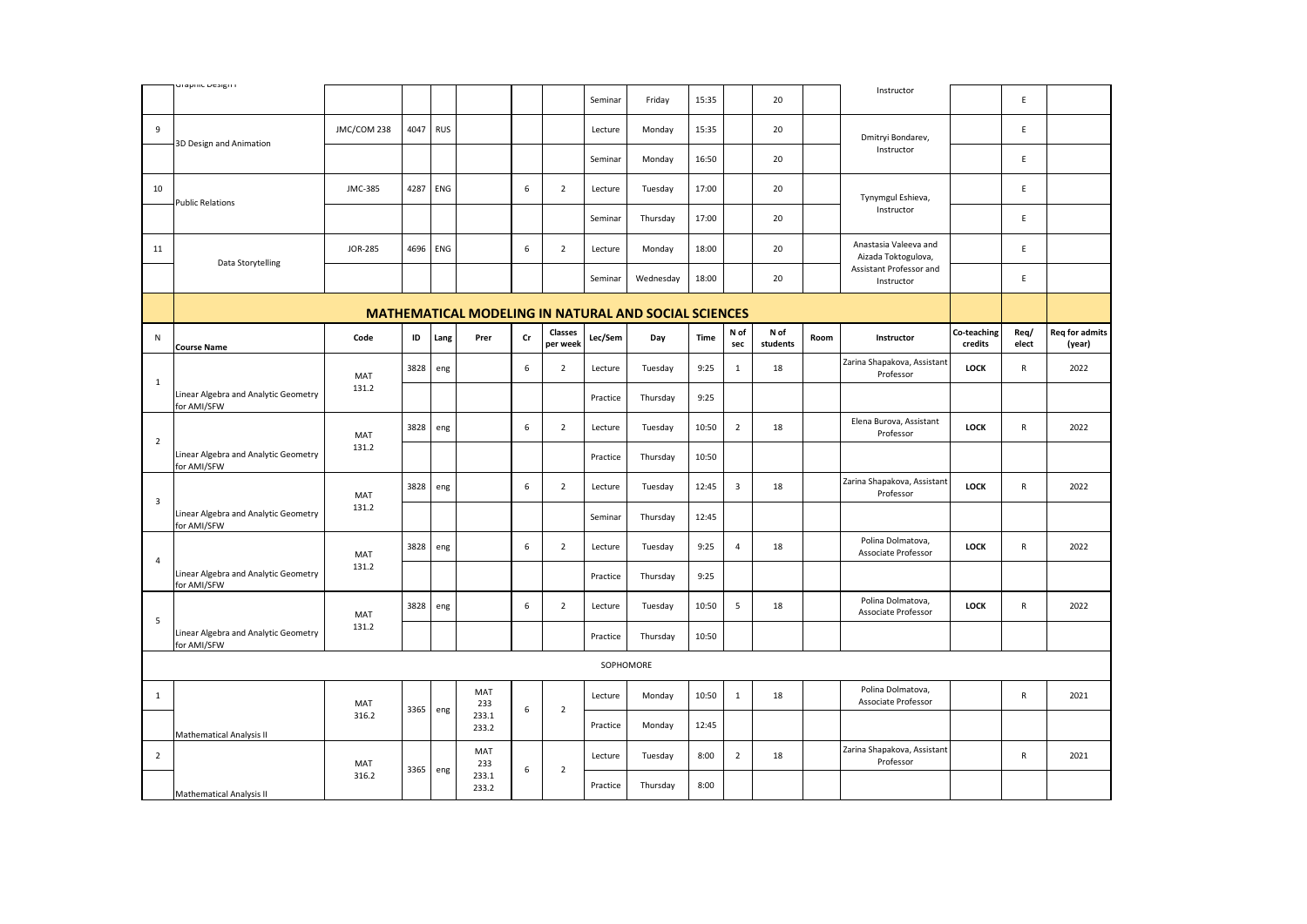| $\overline{\mathbf{3}}$ |                                                  | MAT        |      |     | MAT<br>233     |                  | $\overline{2}$ | Lecture  | Tuesday       | 10:50 | $\overline{\mathbf{3}}$ | 18 |     | Zarina Shapakova, Assistant<br>Professor  |             | $\mathsf{R}$ | 2021 |
|-------------------------|--------------------------------------------------|------------|------|-----|----------------|------------------|----------------|----------|---------------|-------|-------------------------|----|-----|-------------------------------------------|-------------|--------------|------|
|                         | Mathematical Analysis II                         | 316.2      | 3365 | eng | 233.1<br>233.2 | 6                |                | Practice | Thursday      | 10:50 |                         |    |     |                                           |             |              |      |
| 4                       |                                                  | MAT        |      |     | MAT<br>233     |                  |                | Lecture  | Tuesday       | 14:10 | $\overline{4}$          | 18 |     | Elena Burova, Assistant<br>Professor      |             | ${\sf R}$    | 2021 |
|                         | Mathematical Analysis II                         | 316.2      | 3365 | eng | 233.1<br>233.2 | $\,6\,$          | $\overline{2}$ | Practice | Thursday      | 14:10 |                         |    |     |                                           |             |              |      |
| 5                       |                                                  | MAT        |      |     | MAT<br>233     |                  |                | Lecture  | Tuesday       | 12:45 | 5                       | 18 |     | Bakyt Urmambetov,<br>Professor            |             | ${\sf R}$    | 2021 |
|                         | Mathematical Analysis II                         | 316.2      | 3365 | eng | 233.1<br>233.2 | $\boldsymbol{6}$ | $\overline{2}$ | Practice | Thursday      | 12:45 |                         |    |     |                                           |             |              |      |
| 6                       |                                                  | COM        | 3129 | eng | ×              | 6                | $\overline{2}$ | Lecture  | Tuesday       | 8:00  | $\mathbf{1}$            | 18 |     | Lubov Altynnikova,<br>Associate Professor |             | $\mathsf{R}$ | 2021 |
|                         | Discrete Mathematics and<br>Mathematical Logic I | 227        |      |     |                |                  |                | Practice | Thursday      | 8:00  |                         |    |     |                                           |             |              |      |
| $\overline{7}$          |                                                  | COM        | 3129 | eng | $\sim$         | 6                | $\overline{2}$ | Lecture  | Tuesday       | 9:25  | $\overline{2}$          | 18 |     | Lubov Altynnikova,<br>Associate Professor |             | $\mathsf{R}$ | 2021 |
|                         | Discrete Mathematics and<br>Mathematical Logic I | 227        |      |     |                |                  |                | Practice | Thursday      | 9:25  |                         |    |     |                                           |             |              |      |
| 8                       |                                                  | COM        | 3129 | eng | ×              | 6                | $\overline{2}$ | Lecture  | Tuesday       | 10:50 | $\overline{\mathbf{3}}$ | 18 |     | Lubov Altynnikova,<br>Associate Professor |             | ${\sf R}$    | 2021 |
|                         | Discrete Mathematics and<br>Mathematical Logic I | 227        |      |     |                |                  |                | Practice | Thursday      | 10:50 |                         |    |     |                                           |             |              |      |
| 9                       |                                                  | COM        | 3129 | eng |                | 6                | $\overline{2}$ | Lecture  | Tuesday       | 12:45 | $\overline{4}$          | 18 |     | Lubov Altynnikova,<br>Associate Professor |             | ${\sf R}$    | 2021 |
|                         | Discrete Mathematics and<br>Mathematical Logic I | 227        |      |     |                |                  |                | Practice | Thursday      | 12:45 |                         |    |     |                                           |             |              |      |
| 10                      |                                                  | COM        | 3129 | eng |                | 6                | $\overline{2}$ | Lecture  | Tuesday       | 12:45 | 5                       | 18 |     | Sergey Sklyar, Professor                  | <b>LOCK</b> | $\mathsf{R}$ | 2021 |
|                         | Discrete Mathematics and<br>Mathematical Logic I | 227        |      |     |                |                  |                | Practice | Thursday      | 12:45 |                         |    |     |                                           |             |              |      |
| 11                      |                                                  |            |      |     |                |                  |                | Lecture  | Monday        | 14:10 | $\mathbf{1}$            | 46 | CH  | Dmitriy Shostak, Instructor               |             | ${\sf R}$    |      |
|                         |                                                  | COM 118    | 4322 | Eng | none           | 6                | $\overline{2}$ | Lab      | Wednesday     | 10:50 |                         | 18 | G31 |                                           |             |              | 2021 |
|                         |                                                  |            |      |     |                |                  |                | Lab      | Wednesday     | 12:45 |                         | 18 | G31 |                                           |             |              |      |
|                         | <b>Structural Programming</b>                    |            |      |     |                |                  |                | Lab      | Wednesday     | 14:10 |                         | 12 | G31 |                                           | LOCK        |              |      |
|                         |                                                  |            |      |     |                |                  |                |          | <b>JUNIOR</b> |       |                         |    |     |                                           |             |              |      |
| $\mathbf{1}$            | <b>Ordinary Differential Equations</b>           | MAT<br>332 | 3700 | eng | MAT<br>233     | 6                | $\overline{2}$ | Lecture  | Tuesday       | 9:25  | $\mathbf{1}$            | 18 |     | Taalaibek Imanaliev,<br>Professor         |             | ${\sf R}$    | 2020 |
|                         |                                                  |            |      |     |                |                  |                | Practice | Thursday      | 9:25  |                         |    |     |                                           |             |              |      |
| $\overline{2}$          |                                                  | COM        | 3325 | eng | <b>COM 119</b> | 6                | $\overline{2}$ | Lecture  | Tuesday       | 14:10 | $\mathbf{1}$            | 18 | G31 | Melis Osmonov, Associate<br>Professor.    |             | ${\sf R}$    | 2020 |
|                         |                                                  |            |      |     |                |                  |                |          |               |       |                         |    |     |                                           |             |              |      |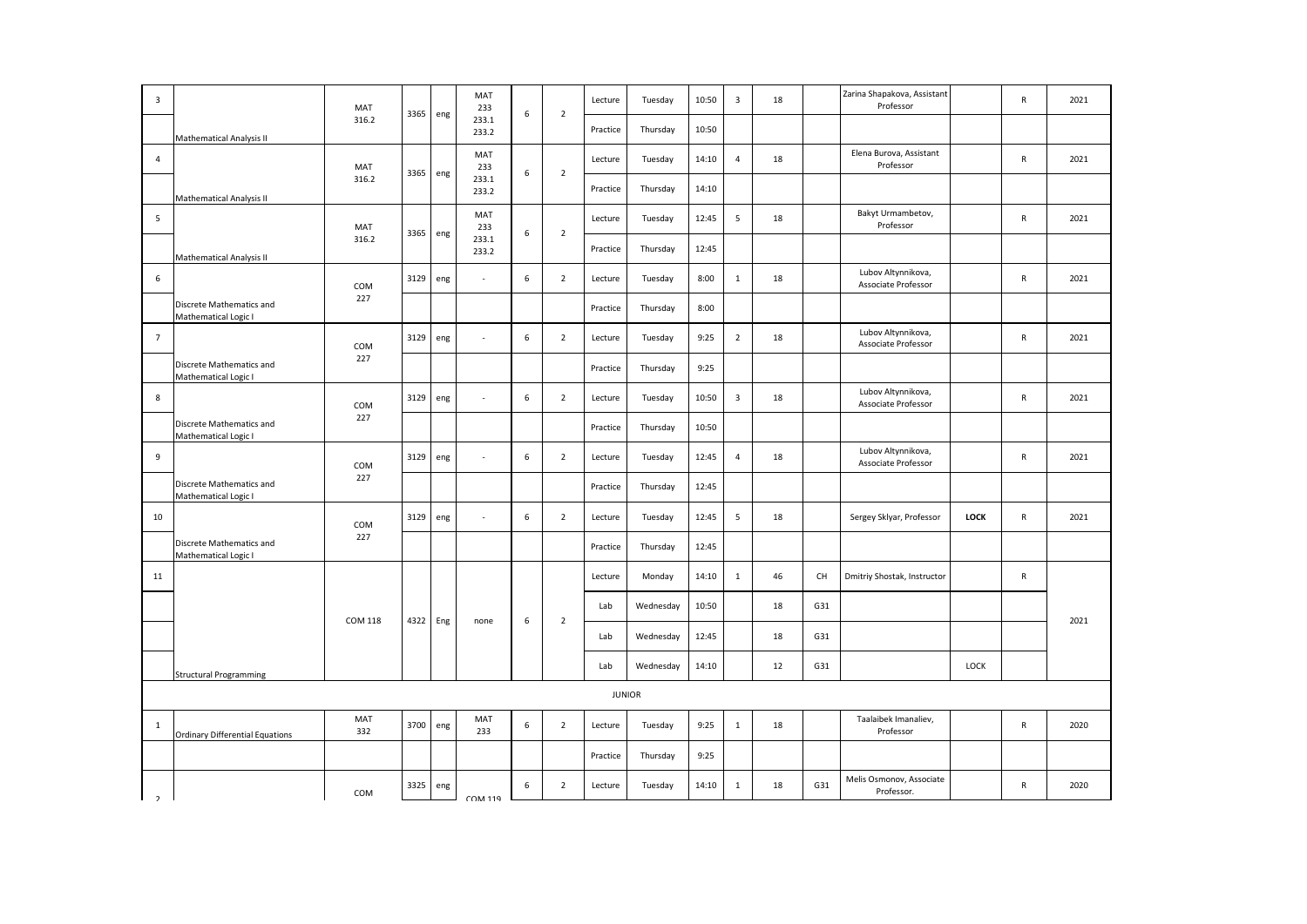| $\hat{\phantom{a}}$     | <b>Operating Systems</b>                                   | 341.1          |      |          | <b>UUIVI 11J</b> |                  |                | Practice                          | Tuesday          | 15:35 |              |    | G31 |                                            |      |              |           |
|-------------------------|------------------------------------------------------------|----------------|------|----------|------------------|------------------|----------------|-----------------------------------|------------------|-------|--------------|----|-----|--------------------------------------------|------|--------------|-----------|
|                         |                                                            |                |      |          |                  |                  |                | Lecture                           | Wednesday        | 10:50 |              | 72 | /P  | Kumar Sharshembiev,<br>Associate Professor |      | $\mathsf{R}$ | 2020      |
|                         |                                                            |                |      |          |                  |                  |                | Lab                               | Wednesday        | 12:45 |              | 18 | 433 | Kumar Sharshembiev,<br>Associate Professor |      |              |           |
| $\overline{\mathbf{3}}$ |                                                            | <b>COM 213</b> |      | 4773 Eng | COM<br>119       | $\,6\,$          | $\overline{2}$ | Lab                               | Wednesday        | 15:35 | $\mathbf{1}$ | 18 | 433 | Pavel Ges, Instructor                      | LOCK |              |           |
|                         |                                                            |                |      |          |                  |                  |                | Lab                               | Thursday         | 9:25  |              | 18 | 433 | Pavel Ges, Instructor                      |      |              |           |
|                         | Database (eng)                                             |                |      |          |                  |                  |                | Lab                               | Thursday         | 12:45 |              | 18 | 433 | Pavel Ges, Instructor                      |      |              |           |
|                         |                                                            |                |      |          |                  |                  |                | SENIOR                            |                  |       |              |    |     |                                            |      |              |           |
| $\mathbf{1}$            | Senior Project Preparation I                               | MAT<br>480     | 3966 | eng      | MAT<br>370       | $\overline{3}$   | $\mathbf{1}$   | Lecture                           | Thursday         | 15:35 | $\mathbf{1}$ | 18 |     | Sergey Sklyar, Professor                   |      | $\mathsf{R}$ | 2019      |
| $\overline{2}$          | Math Modelling in Economics                                | MAT            | 3701 | eng      | MAT<br>233/      | 6                | $\overline{2}$ | Lecture                           | Tuesday          | 9:25  | $1\,$        | 18 |     | Syrgak Kydyraliev, Professor               |      | ${\sf R}$    | 2019      |
|                         |                                                            | 333            |      |          | 234              |                  |                | Practice                          | Thursday         | 9:25  |              |    |     |                                            |      |              |           |
| $\overline{\mathbf{3}}$ | nternship: Work experience                                 | MAT<br>479     | 4120 | eng      | $\sim$           | $\mathsf 3$      | $\mathbf{1}$   | Lecture                           | Thursday         | 14:10 | 1            | 18 |     | Olga Zabinyakova,<br>Instructor            |      | ${\sf R}$    | 2019      |
| $\overline{4}$          | <b>Educational Internship</b>                              | MAT<br>380     | 4121 | eng      | ×.               | 3                | $\mathbf{1}$   | Lecture                           | Thursday         | 14:10 | $\mathbf{1}$ | 18 |     | Olga Zabinyakova,<br>Instructor            |      | $\mathsf{R}$ | 2019      |
|                         |                                                            |                |      |          |                  |                  |                |                                   | <b>ELECTIVES</b> |       |              |    |     |                                            |      |              |           |
| $\mathbf{1}$            |                                                            | MAT            | 3968 | eng      | MAT              | 6                | $\overline{2}$ | Lecture                           | Tuesday          | 10:50 | $\mathbf 1$  | 18 | G31 | Sergey Sklyar, Professor                   |      | $\mathsf E$  | 2019      |
|                         | Numerical Methods for Equations of<br>Mathematical Physics | 410            |      |          | 360              |                  |                | Practice                          | Thursday         | 10:50 |              |    | G31 |                                            |      |              |           |
| $\overline{2}$          |                                                            | BUS/<br>MAT    | 3964 | Eng      | MAT<br>132       | 6                | $\overline{2}$ | Lecture                           | Tuesday          | 12:45 | $\mathbf{1}$ | 18 |     | Taalaibek Imanaliev,<br>Professor          |      | E            | 2019-2020 |
|                         | Actuarial Mathematics. Level 1                             | 367            |      |          | 307              |                  |                | Practice                          | Thursday         | 12:45 |              |    |     |                                            |      |              |           |
| $\overline{\mathbf{3}}$ |                                                            | MAT            | 3699 | eng      | MAT              | 6                | $\overline{2}$ | Lecture                           | Tuesday          | 12:45 | $\mathbf{1}$ | 18 |     | Elena Burova, Assistant<br>Professor       |      | E            | 2020      |
|                         | <b>Complex Variables</b>                                   | 326            |      |          | 233              |                  |                | Practice                          | Thursday         | 12:45 |              |    |     |                                            |      |              |           |
| 4                       |                                                            | MAT            | 3724 | eng      | MAT 326/         | 6                | $\overline{2}$ | Lecture                           | Tuesday          | 10:50 | $\mathbf{1}$ | 18 |     | Taalaibek Imanaliev,<br>Professor          |      | E            | 2020      |
|                         | <b>Functional Analysis</b>                                 | 341            |      |          | 316.2            |                  |                | Practice                          | Thursday         | 10:50 |              |    |     |                                            |      |              |           |
| 5                       |                                                            | MAT            | 3726 | eng      | <b>MAT 332</b>   | $\boldsymbol{6}$ | $\overline{2}$ | Lecture                           | Tuesday          | 8:00  | $\mathbf{1}$ | 18 |     | Bakyt Urmambetov,<br>Professor             |      | $\mathsf E$  | 2020      |
|                         | <b>Optimization Methods</b>                                | 435            |      |          |                  |                  |                | Practice                          | Thursday         | 8:00  |              |    |     |                                            |      |              |           |
|                         |                                                            |                |      |          |                  |                  |                |                                   |                  |       |              |    |     |                                            |      |              |           |
|                         |                                                            |                |      |          |                  |                  |                | <b>PEACE AND CONFLICT STUDIES</b> |                  |       |              |    |     |                                            |      |              |           |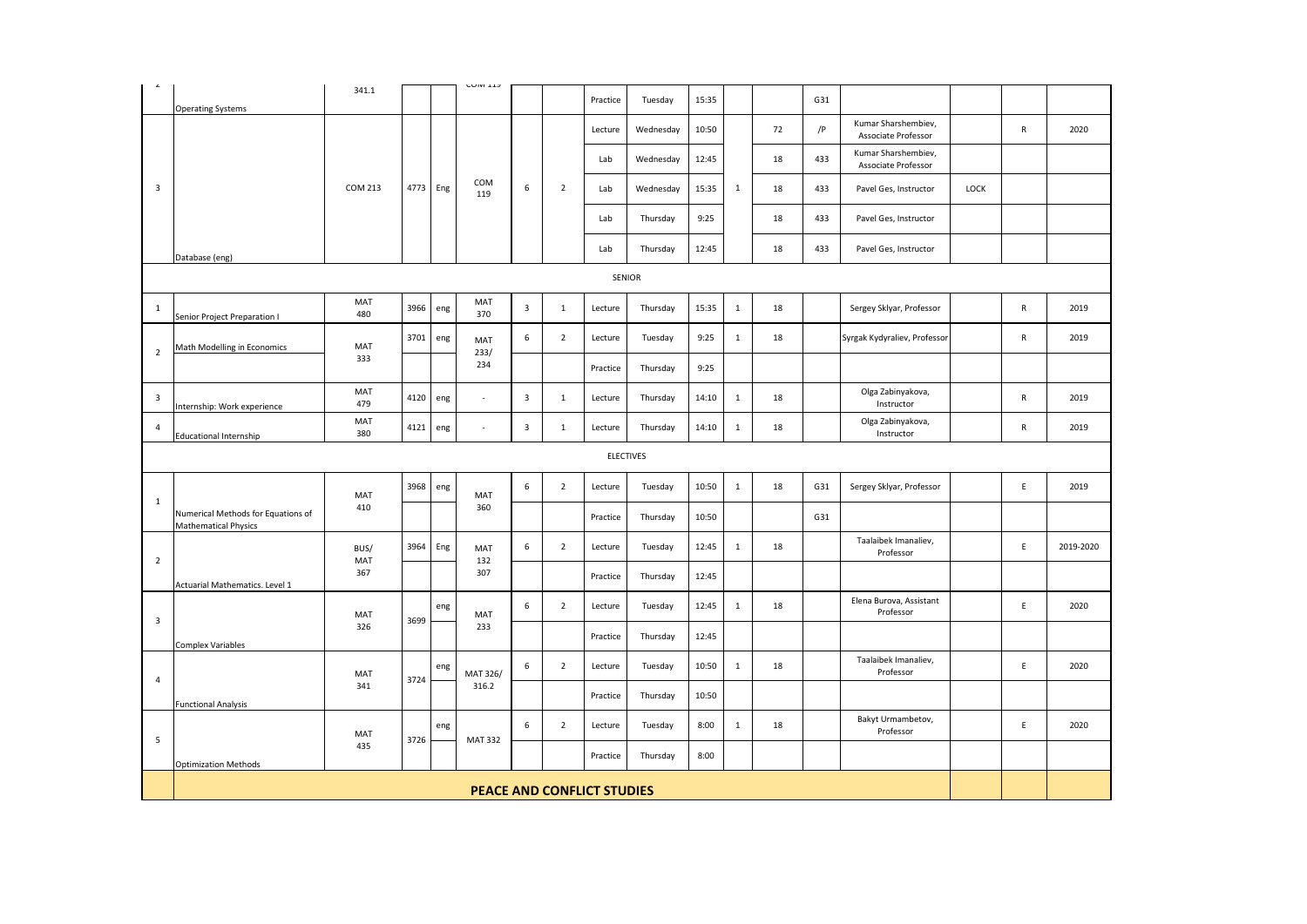| N                       | <b>Course Name</b>                                                    | Code            | ID   | Lang       | Prer                          | cr               | Classes<br>per week     | Lec/Sem             | Day       | <b>Time</b>       | N of<br>sec | N of<br>students | Room | Instructor                                    | Co-teaching<br>credits | Req/<br>elect | <b>Req for admits</b><br>(year) |
|-------------------------|-----------------------------------------------------------------------|-----------------|------|------------|-------------------------------|------------------|-------------------------|---------------------|-----------|-------------------|-------------|------------------|------|-----------------------------------------------|------------------------|---------------|---------------------------------|
|                         |                                                                       |                 |      |            |                               |                  |                         | Lecture             | Tuesday   | 12:45             |             | 20               |      | Cholpon Chotaeva,<br>Professor                |                        |               |                                 |
| $\mathbf{1}$            |                                                                       | <b>LAS150</b>   | 5181 | ENG        |                               | 6                | $\overline{2}$          |                     |           |                   |             |                  |      | Cholpon Chotaeva,                             |                        | R             | 2022                            |
|                         | Intro to Peace and Conflict Studies                                   |                 |      |            |                               |                  |                         | Seminar             | Thursday  | 12:45             |             | 20               |      | Professor                                     |                        |               |                                 |
|                         |                                                                       |                 |      |            | SOC 107, SOC                  |                  | $\mathbf{1}$            | Lecture             | Tuesday   | 12:45-<br>14:00   |             | 20               |      | Aisuluu Namasbek kyzy,<br>Assistant Professor |                        | R             | 2020                            |
| $\overline{2}$          | Sociology of Gender                                                   | SOC 354.2       | 3693 |            | ENG 108, SOC 109<br>SOC 104.1 | 6                |                         | Seminar             | Thursday  | 12:45-<br>14:00   |             |                  |      |                                               |                        |               |                                 |
| $\overline{\mathbf{3}}$ | Social Stratification and Inequality                                  | SOC<br>285.3    | 4265 | ENG        | SOC 108, SOC<br>109           | 6                | $\overline{2}$          | Lecture             | Monday    | 15:35-<br>16:50   |             | 20               |      | Olga Tarabashkina,<br>Instructor              |                        | R             | 2021                            |
|                         |                                                                       |                 |      |            | SOC 104.1                     |                  |                         | Seminar             | Wednesday | 15:35-<br>16:50   |             | 20               |      |                                               |                        |               |                                 |
| 4                       | Ethnicity and Identity in Multicultural<br>Socities                   | ANTH-320.1      | 3056 | ENG        | FYS 100/<br>101/111/          | $\boldsymbol{6}$ | $\overline{2}$          | Lecture             | Monday    | $14:10-$<br>15:15 |             | 15               |      | Yumi Takahashi, Instructor                    |                        | ${\sf R}$     | 2020                            |
|                         |                                                                       |                 |      |            | 114/116/<br>211/216           |                  |                         | Seminar             | Wednesday | 14:10-<br>15:15   |             | 15               |      |                                               |                        |               |                                 |
| 5                       |                                                                       | <b>ANTH-341</b> | 5381 | ENG        |                               | 6                | $\overline{2}$          | Lecture             | Monday    | 15:35-<br>16:50   |             | 15               |      | Yumi Takahashi, Instructor                    |                        | E             | 2020                            |
|                         | International Development and Cross-<br><b>Cultural Communication</b> |                 |      |            |                               |                  |                         | Seminar             | Wednesday | 15:35-<br>16:50   |             | 15               |      |                                               |                        |               |                                 |
| 6                       | Senior Thesis Seminar I                                               | LAS - 400       | 5703 | ENG        |                               | 6                | $\overline{2}$          | Lecture             | Tuesday   | 10:50             |             | 20               |      | Cholpon Chotaeva,                             |                        |               |                                 |
|                         |                                                                       |                 |      |            |                               |                  |                         | Seminar             | Thursday  | 10:50             |             | 20               |      | Professor                                     |                        |               |                                 |
|                         |                                                                       |                 |      |            |                               |                  |                         | <b>SOCIOLOGY</b>    |           |                   |             |                  |      |                                               |                        |               |                                 |
| N                       | <b>Course Name</b>                                                    | Code            | ID   | Lang       | Prer                          | Cr               | Classes<br>per week     | Lec/Sem             | Day       | Time              | N of<br>sec | N of<br>students | Room | Instructor                                    | Co-teaching<br>credits | Req/<br>elect | <b>Req for admits</b><br>(year) |
| 1                       | Introduction to Sociology I                                           | <b>SOC 108</b>  | 2937 | ENG        | <b>SOC 108</b>                | 6                | $\overline{2}$          | Lecture             | Tuesday   | 12:45-<br>14:00   |             | 20               |      | Jarkyn Shadymanova,<br>Associate Professor    |                        | $\mathsf{R}$  | 2022                            |
|                         |                                                                       |                 |      |            |                               |                  |                         | Seminar             | Thursday  | 12:45-<br>14:00   |             | 20               |      |                                               |                        |               |                                 |
|                         |                                                                       |                 | 3080 | <b>ENG</b> | SOC 108, SOC                  | 6                | $\overline{\mathbf{3}}$ | Lecture             | Monday    | 12:45-<br>14:00   |             | 20               |      | Asankozho Isaev, Instructor                   |                        | R             | 2021                            |
| $\overline{2}$          | <b>Classical Social Theory</b>                                        | SOC 210.1       |      |            | 109<br>SOC 104.1              |                  |                         | Seminar             | Wednesday | 12:45-<br>14:00   |             | 20               |      |                                               |                        |               |                                 |
|                         |                                                                       |                 |      |            |                               |                  |                         | Academic<br>Writing | Wednesday | $14:10-$<br>15:25 |             | 20               |      |                                               |                        |               |                                 |
| 3                       | Qualititative Research Methods                                        | SOC 221.1       | 3054 | <b>ENG</b> | SOC 108,<br>SOC 109, SOC      | 6                | $\overline{2}$          | Lecture             | Monday    | 10:50-<br>12:05   |             | 20               |      | Mehrigul Ablezova,<br>Assistant Professor     |                        | $\mathsf{R}$  | 2021                            |
|                         |                                                                       |                 |      |            | 104.1                         |                  |                         | Seminar             | Wednesday | 10:50-<br>12:05   |             | 20               |      |                                               |                        |               |                                 |
|                         | 4 Social Stratification and Inequality                                | SOC<br>2853     | 4265 | ENG        | SOC 108, SOC<br>109           | 6                | $\overline{2}$          | Lecture             | Monday    | 15:35-<br>16:50   |             | 20               |      | Olga Tarabashkina,<br>Instructor              |                        | $\mathsf{R}$  | 2021                            |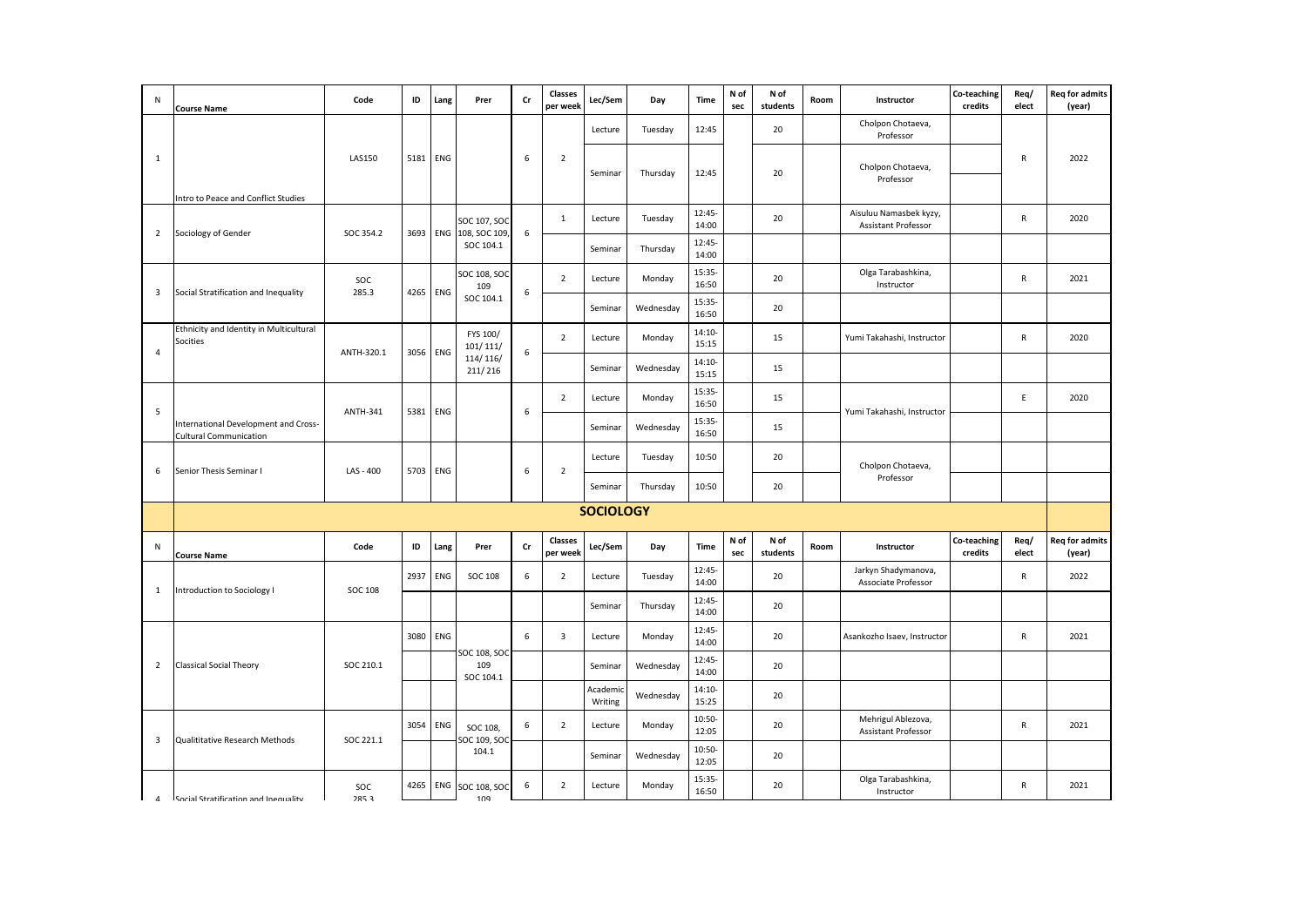|                                          |                                                                                                                                                                       |                                      |      | SOC 104.1                                                            |                                                                              |                     | Seminar                       | Wednesday | 15:35-<br>16:50   |             | 20               |      |                                                      |                          |                     |                                 |
|------------------------------------------|-----------------------------------------------------------------------------------------------------------------------------------------------------------------------|--------------------------------------|------|----------------------------------------------------------------------|------------------------------------------------------------------------------|---------------------|-------------------------------|-----------|-------------------|-------------|------------------|------|------------------------------------------------------|--------------------------|---------------------|---------------------------------|
|                                          |                                                                                                                                                                       |                                      |      |                                                                      | 6                                                                            | $\overline{2}$      | Lecture                       | Tuesday   | $9:25-$<br>10:40  |             | 20               |      | Asankozho Isaev, Instructor                          |                          | $\mathsf{R}$        | 2020                            |
| State & Society                          |                                                                                                                                                                       |                                      |      |                                                                      |                                                                              |                     | Seminar                       | Thursday  | $9:25-$<br>10:40  |             | 20               |      |                                                      |                          |                     |                                 |
|                                          |                                                                                                                                                                       |                                      |      | SOC 107, SOC                                                         |                                                                              |                     | Lecture                       | Tuesday   | 12:45-<br>14:00   |             | 20               |      | Aisuluu Namasbek kyzy,<br><b>Assistant Professor</b> |                          | $\mathsf{R}$        | 2020                            |
|                                          |                                                                                                                                                                       |                                      |      | SOC 104.1                                                            |                                                                              |                     | Seminar                       | Thursday  | 12:45-<br>14:00   |             |                  |      |                                                      |                          |                     |                                 |
|                                          | SOC/<br>JMC/PSY/                                                                                                                                                      |                                      | ENG  | MAT-<br>134                                                          | 6                                                                            | $\overline{2}$      | Lecture                       | Monday    | $9:25-$<br>10:40  |             | 20               |      | Mehrigul Ablezova,<br>Assistant Professor            |                          | R                   | 2020                            |
|                                          | ANTH/TCVA-357                                                                                                                                                         |                                      |      |                                                                      |                                                                              |                     | Seminar                       | Wednesday | $9:25-$<br>10:40  |             | 20               |      |                                                      |                          |                     |                                 |
| Sociology of Culture                     | SOC 360.1                                                                                                                                                             |                                      |      | 108, SOC<br>1041                                                     | 6                                                                            | $\overline{2}$      | Lecture                       | Tuesday   | 10:50-<br>12:05   |             | 20               |      | Asankozho Isaev, Instructor                          |                          | ${\sf R}$           | 2020                            |
|                                          |                                                                                                                                                                       |                                      |      |                                                                      |                                                                              |                     | Seminar                       | Thursday  | 10:50-<br>12:05   |             | 20               |      |                                                      |                          |                     |                                 |
|                                          | SOC<br>381,1                                                                                                                                                          |                                      |      | 109<br>SOC 104.1                                                     | 6                                                                            | $\mathbf{1}$        | Lecture                       | Monday    | 14:10-<br>15:25   |             | 20               |      | Galina Gorborukova,<br>Associate Professor           |                          | $\mathsf{R}$        | 2020                            |
|                                          |                                                                                                                                                                       |                                      |      |                                                                      |                                                                              |                     | Seminar                       | Wednesday | 14:10-<br>15:25   |             |                  |      |                                                      |                          |                     |                                 |
|                                          | SOC 480.1                                                                                                                                                             |                                      |      |                                                                      | 6                                                                            | $\overline{2}$      | Lecture                       | Tuesday   | 14:10-<br>15:25   |             | 20               |      | Mahinur Mamatova,<br>Associate Professor             |                          | R                   | 2019                            |
|                                          |                                                                                                                                                                       |                                      |      |                                                                      |                                                                              |                     | Seminar                       | Thursday  | 14:10-<br>15:25   |             | 20               |      |                                                      |                          |                     |                                 |
|                                          | SOC<br>303                                                                                                                                                            |                                      |      | 104.1 ICP-<br>101                                                    | 6                                                                            | $\overline{2}$      | Lecture                       | Tuesday   | 10:50-<br>12:05   |             | 20               |      | Galina Gorborukova,<br>Associate Professor           | Tursunkulov<br>Associate | E                   | 2020                            |
|                                          |                                                                                                                                                                       |                                      |      | 125                                                                  |                                                                              |                     | Seminar                       | Thursday  | 10:50-<br>12:05   |             | 20               |      |                                                      |                          |                     |                                 |
|                                          |                                                                                                                                                                       |                                      |      |                                                                      |                                                                              |                     | Lecture                       | Tuesday   | 12:45-<br>14:00   |             | 40               |      | Mehrigul Ablezova,<br>Assistant Professor            | Isaev,<br>Instructor     | Gened               | 2022-2021                       |
| <b>Globalization and Social Sciences</b> | SS/LAS- 102                                                                                                                                                           |                                      |      |                                                                      | 6                                                                            | $\overline{2}$      | Seminar                       | Thursday  | 12:45-<br>14:00   |             | 20               |      |                                                      |                          |                     |                                 |
|                                          |                                                                                                                                                                       |                                      |      |                                                                      |                                                                              |                     | Seminar                       | Thursday  | $14:10-$<br>15:25 |             | 20               |      |                                                      |                          |                     |                                 |
|                                          |                                                                                                                                                                       |                                      |      |                                                                      |                                                                              |                     |                               |           |                   |             |                  |      |                                                      |                          |                     |                                 |
| <b>Course Name</b>                       | Code                                                                                                                                                                  | ID                                   | Lang | Prer                                                                 | $\mathsf{Cr}$                                                                | Classes<br>per week | Lec/Sem                       | Day       | Time              | N of<br>sec | N of<br>students | Room | Instructor                                           | Co-teaching<br>credits   | Req/<br>elect       | <b>Req for admits</b><br>(year) |
|                                          |                                                                                                                                                                       |                                      |      |                                                                      |                                                                              |                     | Lecture                       | Tuesday   | 10:50             |             |                  |      | Jarkyn Shadymanova assoc                             |                          |                     | 2022                            |
|                                          |                                                                                                                                                                       |                                      |      |                                                                      |                                                                              |                     | Seminar                       | Thursday  | 10:50             |             |                  |      | prof                                                 |                          |                     |                                 |
| Intro to Sociology I                     | SOC-108                                                                                                                                                               |                                      |      |                                                                      |                                                                              |                     |                               |           |                   |             |                  |      |                                                      |                          |                     |                                 |
|                                          |                                                                                                                                                                       |                                      |      |                                                                      |                                                                              |                     |                               |           |                   |             |                  |      |                                                      |                          |                     |                                 |
|                                          | pocial peraellicación anu micquality<br>Sociology of Gender<br>Applied Social Statistics and SPSS<br>Social Deviance<br>Senior Thesis Seminar I<br>Global Citizenship | د.دنء<br>SOC 333<br>SOC 354.2<br>ICP | 4132 | 3783 ENG<br>3379 ENG<br>3322 ENG<br>3375 ENG<br>3918 ENG<br>3314 ENG | ر ں د<br>108, SOC 109,<br>3693 ENG<br>5OC 109, SOC<br>PSY-105.1/<br>2937 ENG | 6<br>6              | $\mathbf 1$<br>$\overline{2}$ |           |                   |             | $\mathbf{1}$     | 20   | SOCIAL ENTREPRENEURSHIP AND DESIGN THINKING          |                          | Bermet<br>Asankozho | ${\sf R}$                       |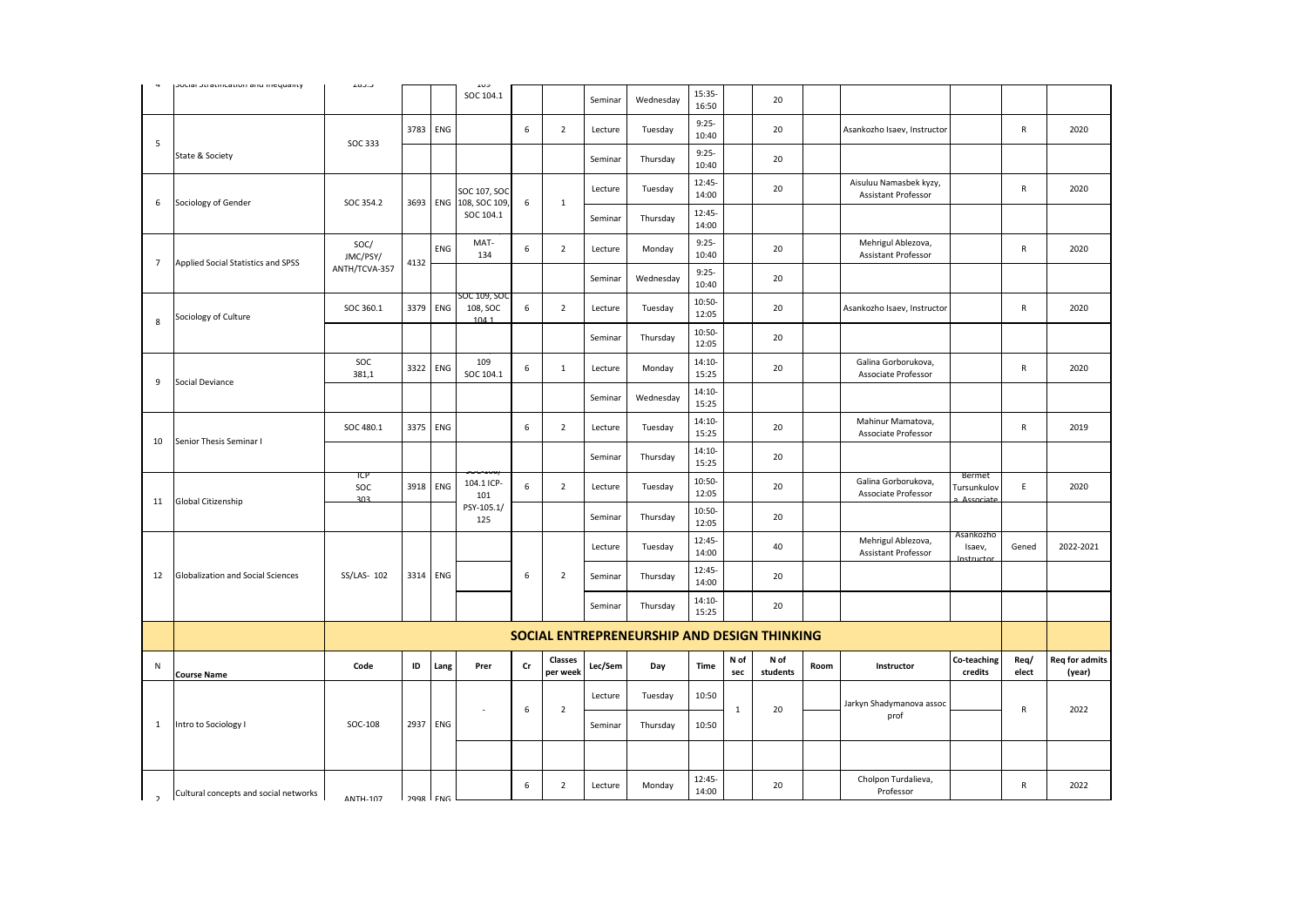|                         |                                             | $M N 111 - 207$   | ں رہے    | LIVU     |                     |   |                | Seminar  | Wednesday                          | 12:45-<br>14:00 |                | 20 |                     |                                                   |       |              |          |
|-------------------------|---------------------------------------------|-------------------|----------|----------|---------------------|---|----------------|----------|------------------------------------|-----------------|----------------|----|---------------------|---------------------------------------------------|-------|--------------|----------|
|                         |                                             |                   |          |          |                     |   |                | Lecture  | Wednesday                          | 15:35           | $\mathbf{1}$   | 20 |                     |                                                   |       |              |          |
| $\overline{\mathbf{3}}$ | Civil Society Organizations Law             | Law/ BA 262.2     | 4898     | ENG      |                     |   |                |          |                                    |                 |                |    |                     | Viktoriia Shutii, Instructor                      |       | R            |          |
|                         |                                             |                   |          |          |                     |   |                | Lecture  | Monday                             | 10:50           |                |    |                     | Bermet Suiutbekova                                |       |              |          |
| 4                       | Social Entrepreneurship                     | LAS/<br>SE<br>200 |          | 4900 ENG | <b>BUS284</b>       | 6 | $\overline{2}$ | Seminar  | Wednesday                          | 9:25            | $\mathbf{1}$   | 20 |                     | Instructor                                        |       | $\mathsf{R}$ |          |
|                         |                                             |                   |          |          |                     |   |                | Lecture  | Monday                             | 9,25            |                |    |                     | Bermet Suiutbekova                                |       |              |          |
| 5                       | Design Thinking and Social Innovation       | <b>BUS</b><br>284 |          | 4523 ENG |                     | 6 | $\overline{2}$ | Seminar  | Wednesday                          | 10:50           | $\mathbf{1}$   | 20 |                     | Instructor                                        |       | ${\sf R}$    |          |
|                         |                                             |                   |          |          |                     |   |                | Lecture  | Tuesday                            | 10:50           |                |    |                     |                                                   |       |              |          |
|                         | Mathematics for<br>Business and economics I |                   |          |          |                     |   | $\overline{2}$ | Practice | Thursday                           | 10:50           | $\mathbf{1}$   | 20 |                     | Syrgak Kydyraliev, Professor                      | Block |              |          |
|                         |                                             |                   |          |          |                     |   |                | Lecture  | Tuesday                            | 8:00            |                |    | Elmira Kerimkulova, |                                                   |       |              |          |
|                         |                                             |                   |          | 2924 Eng | None                |   | $\overline{2}$ | Practice | Thursday                           | 8:00            | $\overline{2}$ | 20 |                     | Assistant Professor                               |       |              |          |
|                         |                                             |                   |          |          |                     |   |                | Lecture  | Tuesday                            | 10:50           | $\mathsf 3$    |    |                     | Elmira Kerimkulova,<br><b>Assistant Professor</b> |       |              |          |
| $\,$ 6                  |                                             | <b>BUS</b><br>132 |          |          |                     | 6 | $\overline{2}$ | Practice | Thursday                           | 10:50           |                | 20 |                     |                                                   | Block | ${\sf R}$    | Frehsmen |
|                         |                                             |                   |          |          |                     |   |                | Lecture  | Tuesday                            | 12:45           |                |    |                     |                                                   |       |              |          |
|                         |                                             |                   |          |          |                     |   | $\overline{2}$ | Practice | Thursday                           | 12:45           | $\overline{4}$ | 20 |                     | Elmira Kerimkulova,<br><b>Assistant Professor</b> | Block |              |          |
|                         |                                             |                   |          |          |                     |   |                | Lecture  | Tuesday                            | 9:25            | 5              |    |                     | Polina Dolmatova,<br>Associate Professor          |       |              |          |
|                         |                                             |                   |          |          |                     |   | $\overline{2}$ | Practice | Thursday                           | 9:25            |                | 20 |                     |                                                   | Block |              |          |
|                         |                                             |                   |          |          | <b>FYS</b>          |   |                | Lecture  | Friday                             | 12:45           |                |    |                     |                                                   |       | $\mathsf{R}$ |          |
| $\overline{7}$          | Ethics, Commerce and Society                | <b>BUS</b><br>230 | 3260     | Eng      | 211/<br>216         | 3 | 1              | Practice | Friday                             | 14:10           | $\mathbf{1}$   | 20 |                     | TBD                                               |       | $\mathsf{R}$ | Sophmore |
|                         |                                             |                   |          |          |                     |   |                |          |                                    |                 |                |    |                     |                                                   |       |              |          |
| 8                       | Introductory Microeocnomic Theory           |                   |          |          |                     |   |                |          | Please see ECO department schedule |                 |                |    |                     |                                                   |       |              |          |
|                         |                                             |                   |          |          |                     |   |                | Lecture  | Saturday                           | 9:25            |                | 20 |                     |                                                   |       |              |          |
| 9                       | Intro to Finance                            | <b>FIN</b><br>305 | 3334 Eng |          | Fin 280/Eco-<br>222 | 6 | $\overline{2}$ | Seminar  | Saturday                           | 10:50           | $\mathbf{1}$   | 20 |                     | Adzhar Doolotova,<br>Instructor                   |       | ${\sf R}$    | Junior   |
|                         |                                             |                   |          |          |                     |   |                | Lecture  | Monday                             | 12:45           |                | 40 |                     |                                                   |       |              |          |
|                         |                                             |                   |          |          |                     |   |                |          |                                    |                 |                |    |                     |                                                   |       |              |          |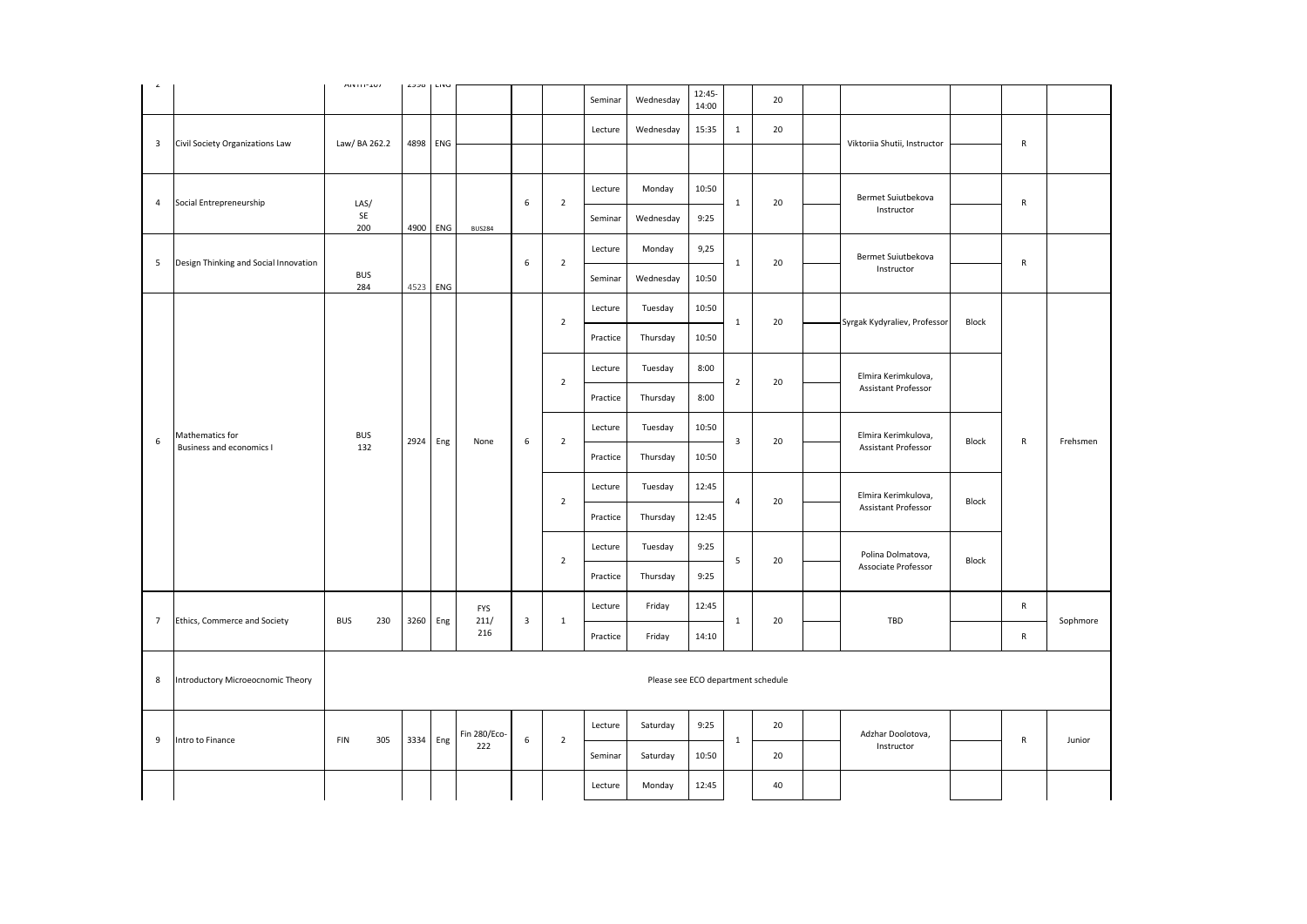| 10                      | <b>Introduction to Marketing</b>                          | MRK 302.1                        | 3333 Eng |      | <b>FYS</b><br>211           | 6                       | $\overline{2}$             | Seminar   | Friday    | 12:45   | $\mathbf{1}$                | 20               |      | Samsalieva Bermet,<br>Instructor              |                         | $\mathsf{R}$  | Junior                          |
|-------------------------|-----------------------------------------------------------|----------------------------------|----------|------|-----------------------------|-------------------------|----------------------------|-----------|-----------|---------|-----------------------------|------------------|------|-----------------------------------------------|-------------------------|---------------|---------------------------------|
|                         |                                                           |                                  |          |      |                             |                         |                            | Seminar   | Friday    | 14:10   |                             | 20               |      |                                               |                         |               |                                 |
| 11                      |                                                           | Mrk                              | 3969     |      | <b>MRK</b>                  | 6                       | $\overline{2}$             | Lecture   | Tuesday   | 14:10   | $\mathbf{1}$                | 20               |      | Emil Begimkulov, Assistant                    |                         | E             | Junior-Senior                   |
|                         | Consumer Behavior                                         | 420                              |          | Eng  | 302.1                       |                         |                            | Seminar   | Thursday  | 14:10   |                             |                  |      | Professor                                     |                         |               |                                 |
| 12                      | Sustainable Development for Social<br>Entrepreneurship    | LAS/SE-201                       | 4901     | eng  | $\sim$                      | $\overline{\mathbf{3}}$ | $\mathbf{1}$               | Lecture   | Friday    | 15:35   | 1                           | 20               |      | Olga Tarabashkina,<br>Instructor              |                         | E             |                                 |
| 13                      | Senior Thesis Seminar I                                   | LAS - 400                        | 5703     | eng  |                             | 6                       | $\overline{2}$             | Lecture   | Tuesday   | 12:45   | $\overline{2}$              | 20               |      | Urmat Ryskulov, Assistant                     |                         | ${\sf R}$     | 2021                            |
|                         |                                                           |                                  |          |      |                             |                         |                            | Seminar   | Tuesday   | 14:10   |                             |                  |      | Professor                                     |                         |               |                                 |
|                         |                                                           | <b>URBAN PLANNING AND DESIGN</b> |          |      |                             |                         |                            |           |           |         |                             |                  |      |                                               |                         |               |                                 |
| N                       | <b>Course Name</b>                                        | Code                             | ID       | Lang | Prer                        | Cr                      | <b>Classes</b><br>per week | Lec/Sem   | Day       | Time    | N of<br>sec                 | N of<br>students | Room | Instructor                                    | Co-teaching<br>credits  | Req/<br>elect | <b>Req for admits</b><br>(year) |
|                         |                                                           |                                  |          |      |                             |                         |                            | Lecture   | Thursday  | 17:00   |                             |                  |      |                                               |                         |               |                                 |
| $\mathbf{1}$            | The Advanced Tools for Urban<br>Planners and Designers    | LAS/EUS-400                      | 5383     | ENG  | $\bar{z}$                   | 6                       | $\overline{2}$             | Seminar   | Thursday  | 18:30   | $\mathcal{L}_{\mathcal{A}}$ | 20               |      | Zhamilia Baiborieva                           |                         |               |                                 |
|                         |                                                           |                                  |          |      |                             |                         |                            | Lecture   | Wednesday | 17:00   |                             |                  |      |                                               |                         |               |                                 |
| $\overline{2}$          | The Urban Design                                          | LAS/EUS-301                      | 5288     | ENG  |                             | 6                       | $\overline{2}$             | Seminar   | Wednesday | 18:30   | ×.                          | 20               |      | Zhamilia Baiborieva                           |                         |               |                                 |
|                         |                                                           |                                  |          |      |                             |                         |                            | Lecture   | Tuesday   | 17:00   |                             |                  |      | Zhamilia Baiborieva                           | $\overline{\mathbf{3}}$ |               |                                 |
| $\overline{\mathbf{3}}$ | The Introduction to Urban and<br><b>Regional Planning</b> | <b>ANTH-326</b>                  | 5120     | ENG  |                             | 6                       | $\overline{2}$             | Seminar   | Tuesday   | 18:30   | $\overline{\phantom{a}}$    | 20               |      | Seth Fearey                                   | $\overline{\mathbf{3}}$ | R             |                                 |
|                         |                                                           |                                  |          |      |                             | 6                       | $\overline{2}$             | Lecture   | Tuesday   | 10:50   |                             |                  |      | Chilpon Chotaeva,                             |                         |               | 2019                            |
|                         |                                                           |                                  |          | eng  |                             |                         |                            | Seminar   | Thursday  | 10:50   | $\mathbf{1}$                | 20               |      | Professor                                     |                         | R             |                                 |
| $\overline{4}$          | Senior Thesis Seminar I                                   | LAS - 400                        | 5703     |      |                             | 6                       | $\overline{2}$             | Lecture   | Tuesday   | 12:45   | $\overline{2}$              | 20               |      | Urmat Ryskulov, Assistant                     |                         |               | 2019                            |
|                         |                                                           |                                  |          | eng  |                             |                         |                            | Seminar   | Tuesday   | 14:10   |                             |                  |      | Professor                                     |                         | $\mathsf{R}$  |                                 |
|                         |                                                           |                                  |          |      |                             |                         |                            | Lecture   | Tuesday   | 15:35   |                             |                  |      |                                               |                         |               |                                 |
| 5                       | Urban sociology                                           | SOC 343.2                        | 3782     | ENG  | SOC109/104.<br>$\mathbf{1}$ | 6                       | $\overline{2}$             | Seminar I | Thursday  | 1.35.35 | $\sim$                      | 20               |      | Aisuluu Namasbek kyzy,<br>Assistant Professor |                         |               |                                 |